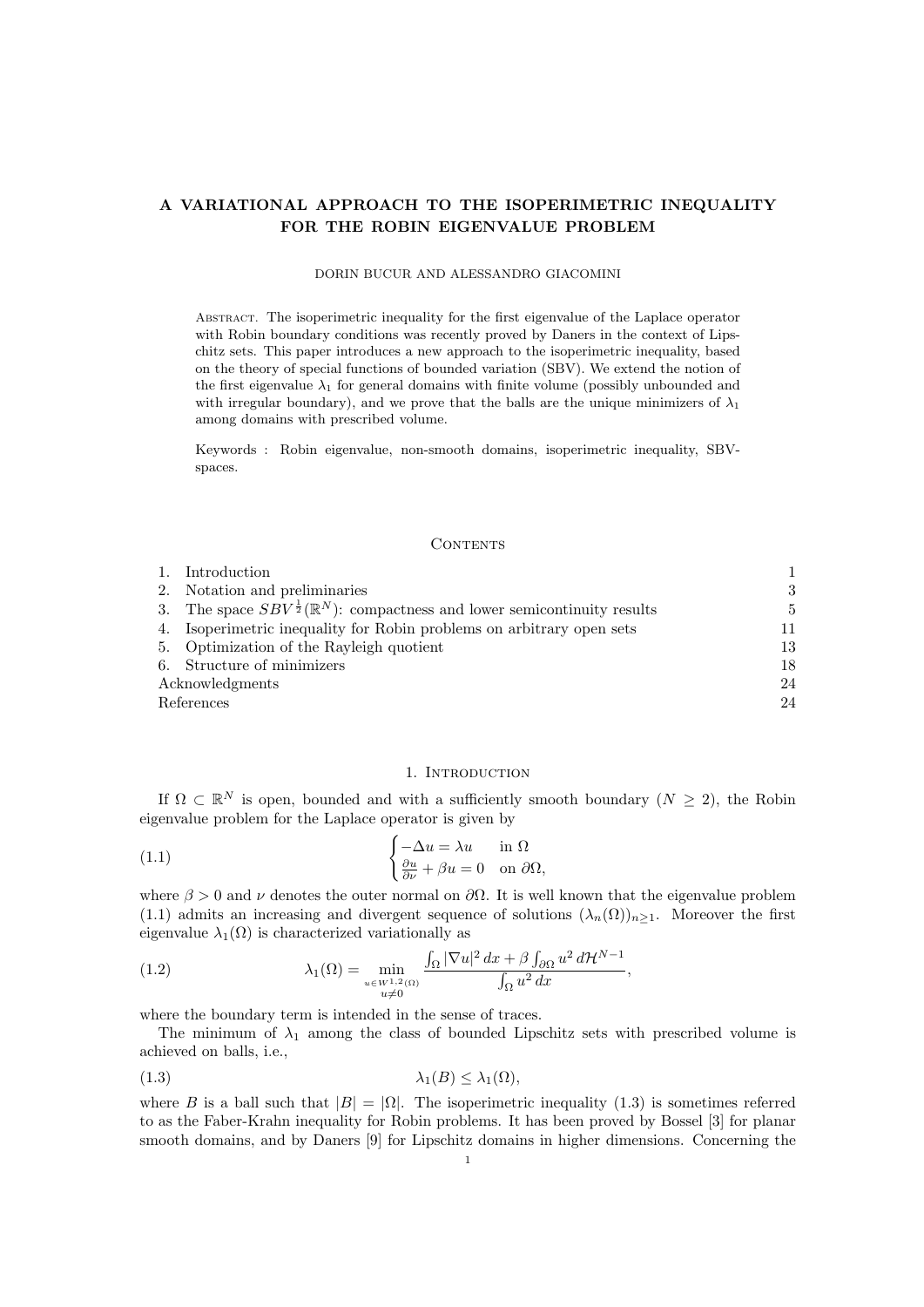uniqueness of minimizers, Daners and Kennedy [10] have shown that the balls are the unique minimizers within the class of  $C^2$ -domains, and the same result among the family of Lipschitz domains has been obtained by Bucur and Daners [5] (also for the case of the p-Laplacian operator, see moreover [7]). These results rely upon a direct comparison between B and  $\Omega$  which is carried out by means of a level set representation for the first eigenvalue together with rearrangement techniques.

Concerning domains with non-smooth boundary, the problem of defining  $\lambda_1$  has been dealt by Daners in [8]. Clearly, both the PDE version (1.1) and the Rayleigh quotient (1.2) involve boundary terms which are not easily defined for general domains. Daners employs the abstract completion  $V(\Omega)$  of the space

$$
V_0(\Omega) := W^{1,2}(\Omega) \cap C(\overline{\Omega}) \cap C^{\infty}(\Omega)
$$

under the norm

$$
||u||_V := ||u||_{W^{1,2}(\Omega)} + ||u||_{L^2(\partial\Omega; \mathcal{H}^{N-1})}
$$

to provide a Hilbert-space functional setting for a generalization of the boundary value problem (1.1) (here  $\mathcal{H}^{N-1}$  denotes the  $(N-1)$ -dimensional Hausdorff measure). The boundary terms are determined under the completion by those of the functions in  $V_0(\Omega)$ , which are simply given by the restriction on  $\partial\Omega$  in view of their continuity. The spectrum of the generalized problem has the same features of the classical one, so that the lowest eigenvalue is taken by definition as the first Robin eigenvalue of  $\Omega$ . The validity of (1.3) within this generalized context is not obvious.

The aim of the paper is to establish variationally inequality (1.3), where  $\Omega$  is an open domain with prescribed volume  $m > 0$ , and  $\lambda_1(\Omega)$  is suitably defined if  $\Omega$  is unbounded or not smooth (see Definition 4.2 and relation (1.5) below). The associated uniqueness result is that if  $\Omega$  is optimal for  $\lambda_1$ , then  $\Omega$  is a ball up to negligible sets (Theorem 4.4). Moreover, if  $(\Omega_n)_{n\in\mathbb{N}}$  is minimizing sequence for  $\lambda_1$ , i.e.,  $\lambda_1(\Omega_n) \to \lambda_1(B)$ , then up to translating  $\Omega_n$  the symmetric difference between  $\Omega_n$  and B has a volume which tends to zero (Proposition 6.5).

The starting point of our approach is the following observation. Let  $\Omega$  be bounded and with Lipschitz boundary, and let us extend  $u \in W^{1,2}(\Omega)$  to the entire space by setting  $u = 0$  outside Ω. The extended function, still denoted by u, could present discontinuities across ∂Ω, and can be studied in the framework of the theory of functions of bounded variation. More precisely we have that  $u^2$  belongs to the space of special functions of bounded variation  $SBV(\mathbb{R}^N)$  introduced by De Giorgi and Ambrosio [11] to deal with free discontinuity problems (see Section 2). The Rayleigh quotient for  $u \in W^{1,2}(\Omega)$  can be rewritten in SBV-terms as

(1.4) 
$$
\frac{\int_{\mathbb{R}^N} |\nabla u|^2 dx + \beta \int_{J_u} [(u^+)^2 + (u^-)^2] d\mathcal{H}^{N-1}}{\int_{\mathbb{R}^N} u^2 dx},
$$

where  $\nabla u$  is the approximate gradient of u,  $J_u$  is the set of discontinuity points of u, and  $u^{\pm}$  are the traces of u on  $J_u$  from the two sides (see Section 2 for the precise definitions of  $\nabla u$ ,  $J_u$  and  $u^{\pm}$ ).

The optimization of  $\lambda_1$  leads thus naturally to the minimization of (1.4) on a suitable class of functions of SBV-type which we denote by  $SBV^{\frac{1}{2}}(\mathbb{R}^{N})$ , and whose support has volume less or equal than  $m$ . More precisely we let  $u$  vary in the space

 $SBV^{\frac{1}{2}}(\mathbb{R}^N):=\{u:\mathbb{R}^N\to[0,+\infty[$  is measurable and  $u^2\in SBV(\mathbb{R}^N)\}.$ 

The above analysis of the Rayleigh quotients suggests to extend the notion of first eigenvalue for a general open set  $\Omega$  with finite volume by setting (see Definition 4.2)

$$
(1.5) \quad \lambda_1(\Omega) := \min \left\{ \frac{\int_{\mathbb{R}^N} |\nabla u|^2 dx + \beta \int_{J_u} [(u^+)^2 + (u^-)^2] d\mathcal{H}^{N-1}}{\int_{\mathbb{R}^N} u^2 dx} : u \in SBV^{\frac{1}{2}}(\mathbb{R}^N), u \neq 0, \right\}
$$
\n
$$
|supp(u) \setminus \Omega| = 0, \mathcal{H}^{N-1}(J_u \setminus \partial \Omega) = 0 \right\},
$$

where  $supp(u) = \{u \neq 0\}$  denotes the support of u. If  $\Omega$  is bounded and Lipschitz regular, then  $\lambda_1(\Omega)$  coincides with the usual first eigenvalue. For bounded but irregular sets, we have that  $\lambda_1(\Omega)$ is in general lower than the first eigenvalue proposed by Daners in [8] (see Section 4). Clearly if  $\lambda$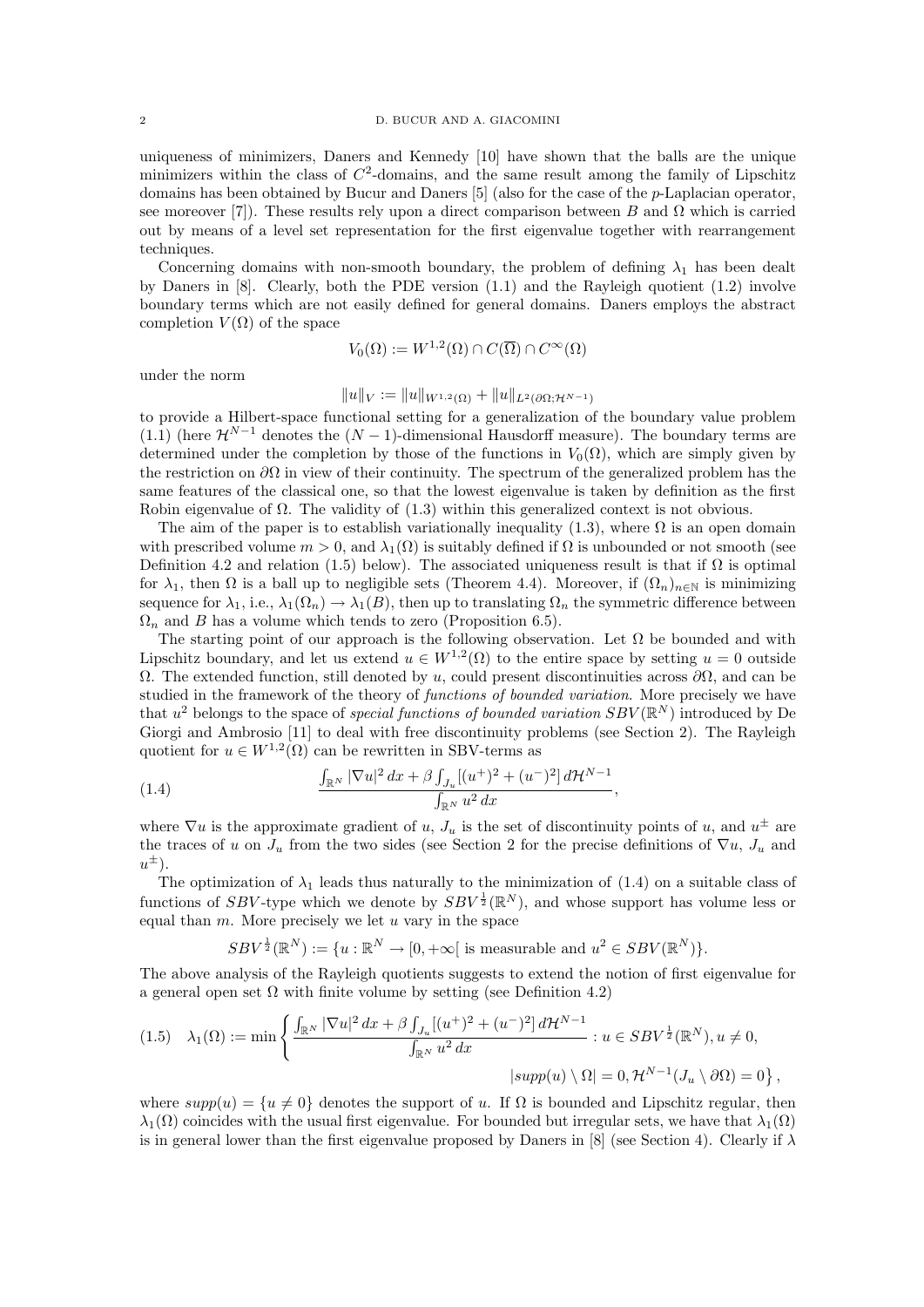denotes the infimum of (1.4) on the functions in  $SBV^{\frac{1}{2}}(\mathbb{R}^{N})$  whose support has a volume less or equal than  $m$ , we have

 $\lambda \leq \lambda_1(\Omega)$ 

for every open set with  $|\Omega| = m$ .

In Section 5 we prove that the infimum  $\lambda$  is achieved on a function  $u \in SBV^{\frac{1}{2}}(\mathbb{R}^N)$  (see Theorem 4.5): this is done by means of a concentration-compactness argument together with compactness and lower semicontinuity properties in  $SBV^{\frac{1}{2}}(\mathbb{R}^{N})$  which we establish in Section 3. In Section 6, on the basis of an Euler-Lagrange equation (Proposition 6.1), we prove (Theorem 4.6) that such a minimizer has a support which is equal to a ball  $B$  of volume  $m$ , and after a suitable renormalization it coincides with the first eigenfunction of  $B$  inside the ball. Then the isoperimetric inequality (1.3) follows since  $\lambda = \lambda_1(B)$ , together with the associated uniqueness result.

We conclude the Introduction noting that by means of the same arguments (suitably changing the functional spaces of SBV-type), we can prove the isoperimetric inequality (1.3) also for the first eigenvalue of the p-Laplacian operator with  $p \in ]1, +\infty[$ , generalizing to arbitrary domains the result of [5].

The paper is organized as follows. In Section 2 we fix the notation and recall some basic facts from the theory of functions of bounded variation. Section 3 is devoted to the study of the space  $SBV^{\frac{1}{2}}(\mathbb{R}^{N})$ . In Section 4 we define the first Robin eigenvalue for an open set with finite measure by means of our SBV-approach, and we state the corresponding isoperimetric inequality. The optimization of the Rayleigh quotient (1.4) is carried out in Section 5, while the structure of minimizers and the convergence of a minimizing sequence to a ball are studied in Section 6.

### 2. Notation and preliminaries

Throughout the paper,  $B_r(x)$  will denote the open ball of center  $x \in \mathbb{R}^N$  and radius  $r > 0$ . If  $E \subset \mathbb{R}^N$ , we will denote its volume by  $|E|$ , and  $1_E$  will stand for its characteristic function, i.e.,  $1_E(x) = 1$  if  $x \in E$  and  $1_E(x) = 0$  if  $x \notin E$ . For  $A \subseteq \mathbb{R}^N$  open set and  $p \ge 1$ ,  $L^p(A)$  will denote the usual Lebesgue space of p-summable functions, while  $W^{1,p}(A)$  will denote the Sobolev space of functions in  $L^p(A)$  whose derivative in the sense of distributions is p-summable. Moreover  $||u||_{\infty}$ will stand for the sup-norm of u, while  $supp(u)$  will denote the set  $\{u \neq 0\}$ , well defined up to zero Lebesgue measure. Finally we will use the following notation: for  $a, b \in \mathbb{R}$ 

$$
a \wedge b := \min\{a, b\}
$$
 and  $a \vee b := \max\{a, b\}.$ 

In the rest of the section we recall some basic facts about fine properties of measurable maps and about functions of bounded variation.

Approximate continuity and differentiability. Let  $u : \mathbb{R}^N \to \mathbb{R}$  be a measurable function and let  $x \in \mathbb{R}^N$ . We set

$$
u^+(x) := \inf\{t \in \mathbb{R} : x \in \{u > t\}^0\}
$$

and

$$
u^{-}(x) := \sup\{t \in \mathbb{R} : x \in \{u < t\}^{0}\}.
$$

Here  $E^0$  for E measurable set in  $\mathbb{R}^N$  stands for the set of points  $y \in \mathbb{R}^N$  with zero density with respect to  $E$ , that is such that

$$
\limsup_{r \to 0^+} \frac{|E \cap B_r(y)|}{r^N} = 0.
$$

The values  $u^+(x)$  and  $u^-(x)$  are called the upper and lower essential limits of u at x. If they coincide and are equal to l, we say that l is the *essential limit* of u at x and we write

$$
l = \operatorname*{ap}_{y \to x} \lim u(y).
$$

The function  $u$  is said *approximately continuous* at  $x$  if the essential limit of  $u$  at  $x$  exists and is equal to  $u(x)$ , that is if  $u^+(x) = u^-(x) = u(x)$ . Notice that if  $u \in L^1_{loc}(\mathbb{R}^N)$  and x is a Lebesgue point for u with Lebesgue value l, then l is also the approximate limit of u at x.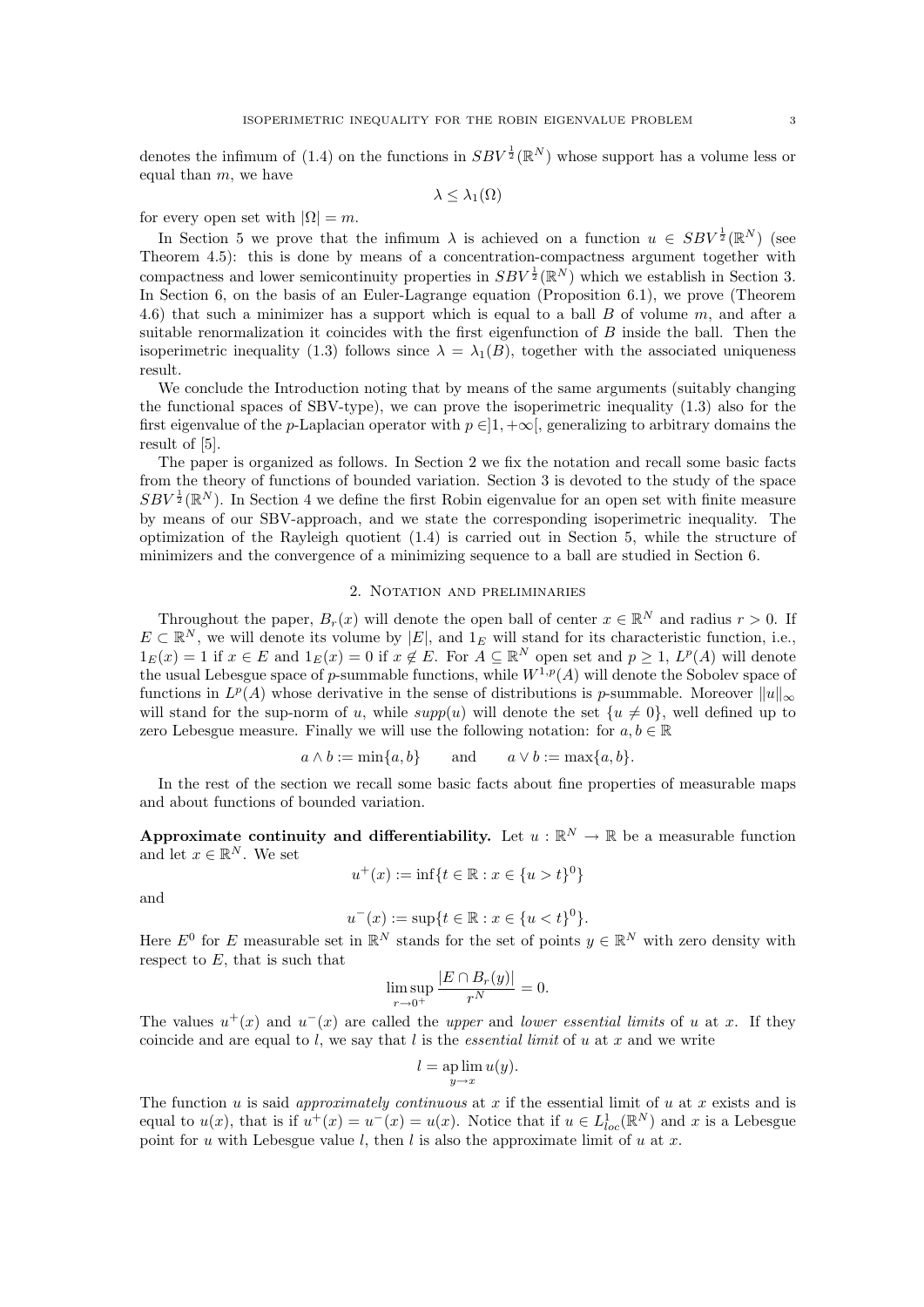The set

$$
J_u := \{ x \in \mathbb{R}^N \, : \, u^-(x) < u^+(x) \}
$$

is called the jump set of u.

We say that u is approximately differentiable at x if there exists a vector  $\xi \in \mathbb{R}^N$  such that

$$
\sup_{y \to x} \lim \frac{u(y) - u(x) - \xi \cdot (y - x)}{|y - x|} = 0.
$$

If such a vector  $\xi$  exists, it turns out that it is unique and it is called the *approximate gradient* of u at x, and is denoted by  $\nabla u(x)$ . It is easily seen that approximate differentiability implies approximate continuity.

It follows from the definition that if two measurable functions  $u$  and  $v$  coincide on a measurable subset E, then u and v share the same upper and lower essential limits on any point of density 1 of E, that is at almost every point of E in view of Lebesgue density theorem. Moreover  $u$ is approximately differentiable at a point of density 1 of  $E$  if and only if v is approximately differentiable, and their approximate gradient are equal. In particular it follows that if  $u = c$ on a measurable set E with  $c \in \mathbb{R}$ , then u is approximately differentiable for a.e.  $x \in E$  with  $\nabla u(x) = 0.$ 

We will use the following stability properties which easily follow from the above definitions. Let  $q : \mathbb{R} \to \mathbb{R}$  be a continuous function. Then

$$
g \circ u)^+(x) = g(u^+(x)), \qquad (g \circ u)^-(x) = g(u^-(x))
$$

if  $q$  is increasing, while

 $\mathcal{L}_{g}$ 

$$
(g \circ u)^+(x) = g(u^-(x)), \qquad (g \circ u)^-(x) = g(u^+(x))
$$

if g is decreasing. In particular we infer  $J_{q\circ u} \subseteq J_u$ . If g is differentiable and u is approximately differentiable at  $x$  we have the following chain rule formula:

$$
\nabla (g \circ u)(x) = g'(u(x)) \nabla u(x).
$$

**Functions of bounded variation.** Let  $A \subseteq \mathbb{R}^N$  be an open set. We say that  $u \in BV(A)$  if  $u \in L^1(A)$  and its derivative in the sense of distributions is a finite Radon measure on A, i.e.,  $Du \in \mathcal{M}_b(A;\mathbb{R}^N)$ .  $BV(A)$  is called the space of functions of bounded variation on A.  $BV(A)$  is a Banach space under the norm  $||u||_{BV(A)} := ||u||_{L^1(A)} + ||Du||_{\mathcal{M}_b(A;\mathbb{R}^N)}$ . We refer the reader to [1] for an exhaustive treatment of the space  $BV$ .

Concerning the fine properties, a function  $u \in BV(A)$  (or better every representative of u) is a.e. approximately differentiable on A, with approximate gradient  $\nabla u \in L^1(A; \mathbb{R}^N)$ . Moreover, the jump set  $J_u$  is a  $(N-1)$ -rectifiable set, i.e.,  $J_u \subseteq \bigcup_{i \in \mathbb{N}} M_i$  up to a  $\mathcal{H}^{N-1}$ -negligible set, with  $M_i$  a  $C^1$ -hypersurface in  $\mathbb{R}^N$ . The measure  $Du$  admits the following representation for every Borel set  $B \subseteq A$ :

$$
Du(B) = \int_B \nabla u \, dx + \int_{J_u \cap B} (u^+ - u^-) \nu_u \, d\mathcal{H}^{N-1} + D^c u(B),
$$

where  $\nu_u(x)$  is the normal to  $J_u$  at x, and  $D^c u$  is singular with respect to the Lebesgue measure and concentrated outside  $J_u$ .  $D^c u$  is usually referred to as the *Cantor part* of Du. The normal  $\nu_u$  coincides  $\mathcal{H}^{N-1}$ -a.e. on  $J_u$  with the normal to the hypersurfaces  $M_i$ . The direction of  $\nu_u(x)$ is chosen in such a way that  $u^{\pm}(x)$  is the approximate limit of u at x on the sets  $\{y \in \mathbb{R}^{N}$ .  $\nu_u(x) \cdot (y-x) \geq 0$ . Moreover,  $u^{\pm}$  coincide  $\mathcal{H}^{N-1}$ -almost everywhere on  $J_u$  with the traces  $\gamma^{\pm}(u)$ of u on  $J_u$  which are defined by the following Lebesgue-type limit quotient relation

$$
\lim_{r \to 0} \frac{1}{r^N} \int_{B_r^{\pm}(x)} |u(x) - \gamma^{\pm}(u)(x)| \, dx = 0
$$

where  $B_r^{\pm}(x) := \{y \in B_r(x) : \nu_u(x) \cdot (y - x) \geq 0\}$  (see [1, Remark 3.79]).

If A is bounded and with a Lipschitz boundary, then  $BV(A) \hookrightarrow L^{N/N-1}(A)$ . Moreover, the following compactness result holds: if  $(u_n)_{n\in\mathbb{N}}$  is bounded in  $BV(A)$ , there exist  $u \in BV(A)$  and a subsequence  $(u_{n_k})_{k \in \mathbb{N}}$  such that

$$
u_{n_k} \to u \qquad \text{strongly in } L^1(A)
$$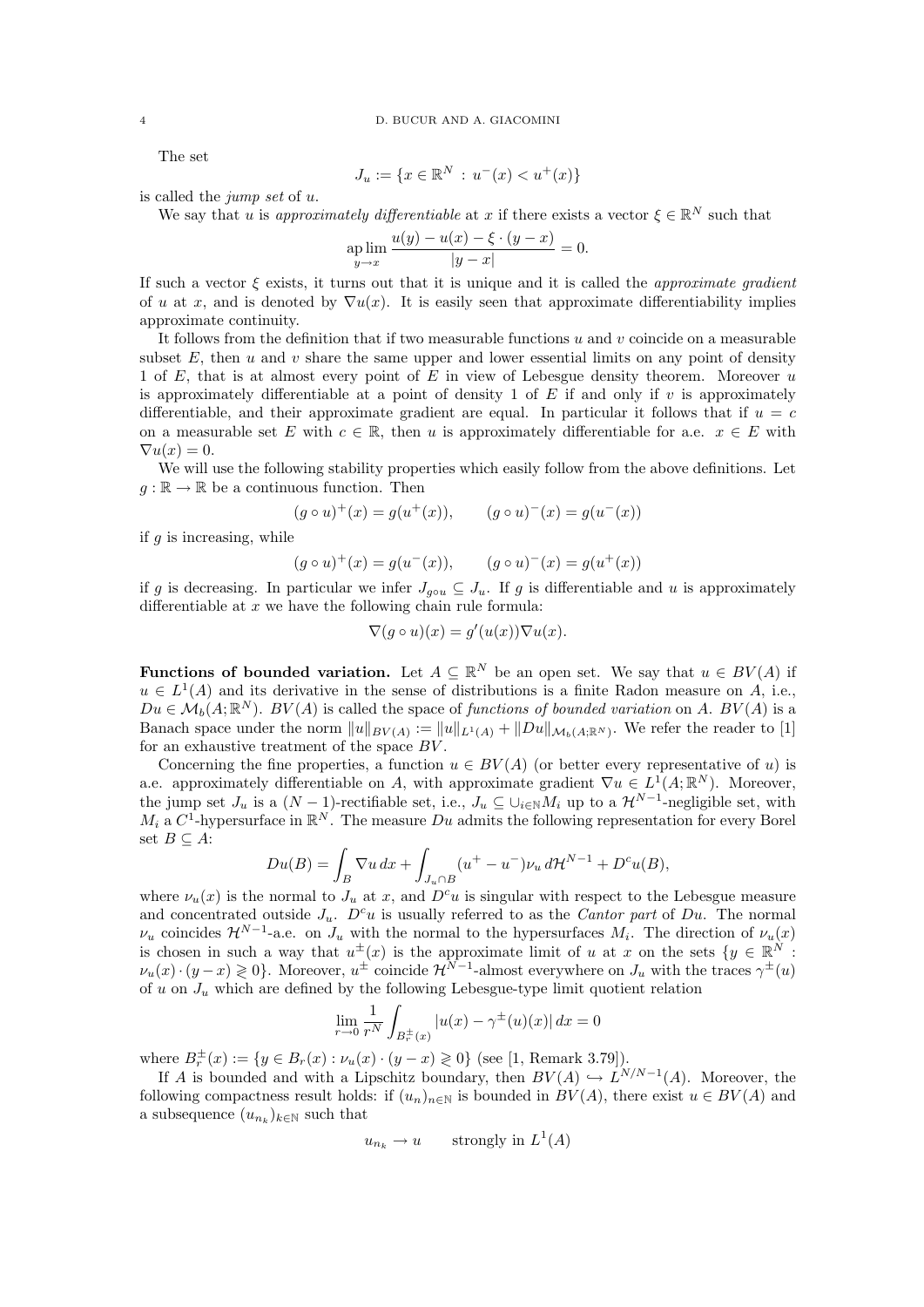and

$$
Du_{n_k} \to Du \qquad weakly^* \text{ in the sense of measures.}
$$

We say in this case that  $u_{n_k} \stackrel{*}{\rightharpoonup} u$  weakly\* in  $BV(A)$ .

We say that  $u \in SBV(A)$  if  $u \in BV(A)$  and  $D^c u = 0$ .  $SBV(A)$  is called the space of special function of bounded variation on A. This space is very useful in free discontinuity problems in view of the following compactness and lower-semicontinuity result due to L. Ambrosio (see [1, Theorems 4.7-4.8]).

**Theorem 2.1.** Let  $A \subset \mathbb{R}^N$  be open and bounded,  $p \in ]1, +\infty[$ , and let  $(u_n)_{n \in \mathbb{N}}$  be a sequence in  $SBV(A)$  such that

(2.1) 
$$
\sup_{n} \int_{A} |\nabla u_{n}|^{p} dx + \mathcal{H}^{N-1}(J_{u_{n}}) + ||u_{n}||_{\infty} < +\infty.
$$

Then there exist  $u \in SBV(A)$  with  $\nabla u \in L^p(A; \mathbb{R}^N)$  and a subsequence  $(u_{n_k})_{k \in \mathbb{N}}$  such that

$$
u_{n_k} \to u \qquad strongly \ in \ L^1(A),
$$
  

$$
\nabla u_{n_k} \to \nabla u \qquad weakly \ in \ L^p(A; \mathbb{R}^N)
$$

and

 $\mathcal{H}^{N-1}(J_u) \leq \liminf_{n \to \infty} \mathcal{H}^{N-1}(J_{u_n}).$ 

From the proof of Ambrosio's Theorem, we infer that the conclusions still hold provided that in place of (2.1) we have  $u_n \stackrel{*}{\rightharpoonup} u$  weakly\* in  $BV(A), \ (\nabla u_n)_{n \in \mathbb{N}}$  is bounded in  $L^p(A; \mathbb{R}^N)$  and  $\sup_n \mathcal{H}^{N-1}(J_{u_n}) < +\infty$ . In this case we say that  $u_n \rightharpoonup u$  weakly in  $SBV(A)$ .

3. THE SPACE  $SBV^{\frac{1}{2}}(\mathbb{R}^{N})$ : COMPACTNESS AND LOWER SEMICONTINUITY RESULTS

In this section we define and prove the principal properties of the function space we will use to study the optimization of the first eigenvalue for the Robin boundary value problem.

**Definition 3.1.** We say that  $u \in SBV^{\frac{1}{2}}(\mathbb{R}^{N})$  if u is nonnegative almost everywhere and  $u^{2} \in$  $SBV(\mathbb{R}^N)$ .

We note that the exponent  $1/2$  is not connected to any concept of fractional derivative. Moreover, the exponent does not refer to the summability of  $\nabla u$  as for the spaces  $SBV^p$ ,  $p > 1$ , frequently employed in problems arising in fracture mechanics, for which  $\nabla u$  is *p*-summable. The following lemma concerns some fine properties of functions in  $SBV^{\frac{1}{2}}(\mathbb{R}^{N})$ .

**Lemma 3.2.** Let  $u \in SBV^{\frac{1}{2}}(\mathbb{R}^N)$ . Then the following facts hold.

(a) u is a.e. approximately differentiable with approximate gradient  $\nabla u$  such that

(3.1) 
$$
\nabla u^2 = 2u\nabla u \qquad a.e. \quad in \ \mathbb{R}^N.
$$

(b) The jump set  $J_u$  is  $\mathcal{H}^{N-1}$ -rectifiable and a normal  $\nu_u$  can be chosen in such a way that

$$
D^{j}(u^{2}) = [(u^{+})^{2} - (u^{-})^{2}] \nu_{u} d\mathcal{H}^{N-1} \mathcal{L} J_{u}.
$$

(c) For every  $\varepsilon > 0$  we have  $u \vee \varepsilon \in SBV(\Omega)$  for every bounded open set  $\Omega \subset \mathbb{R}^N$ .

*Proof.* Let  $\varepsilon > 0$  and let  $\Omega$  be a bounded open set in  $\mathbb{R}^N$ . By the chain rule in BV [1, Theorem 3.96, we have that  $v := u^2 \vee \varepsilon^2 = (u \vee \varepsilon)^2 \in SBV(\Omega)$ . By taking the square root, again by the chain rule in BV, we deduce that  $u \vee \varepsilon \in SBV(\Omega)$ . Point (c) is thus proved.

Since  $u \in L^2(\mathbb{R}^N)$ , almost all points in  $\mathbb{R}^N$  are Lebesgue points of u, and in particular points of approximate continuity. Let us fix a Lebesgue representative of u, i.e., let  $u(x)$  be equal to the Lebesgue value if x is a Lebesgue point, and let  $u(x) = 0$  otherwise. Let  $E_n := \{x \in \Omega : u(x) >$  $1/n$ . Since  $u = u \vee (1/n)$  on  $E_n$ , and  $u \vee (1/n)$  is a.e. approximately differentiable on  $\Omega$  since it belongs to  $SBV(\Omega)$ , we get that u is a.e. approximately differentiable on  $E_n$ . Moreover, u is a.e. approximately differentiable on  $E_0 := \{x \in \Omega : u(x) = 0\}$  with zero approximate gradient. Since  $\Omega = E_0 \cup \bigcup_{n \geq 1} E_n$ , we conclude that u is a.e. approximately differentiable on  $\Omega$ . As  $\Omega$  is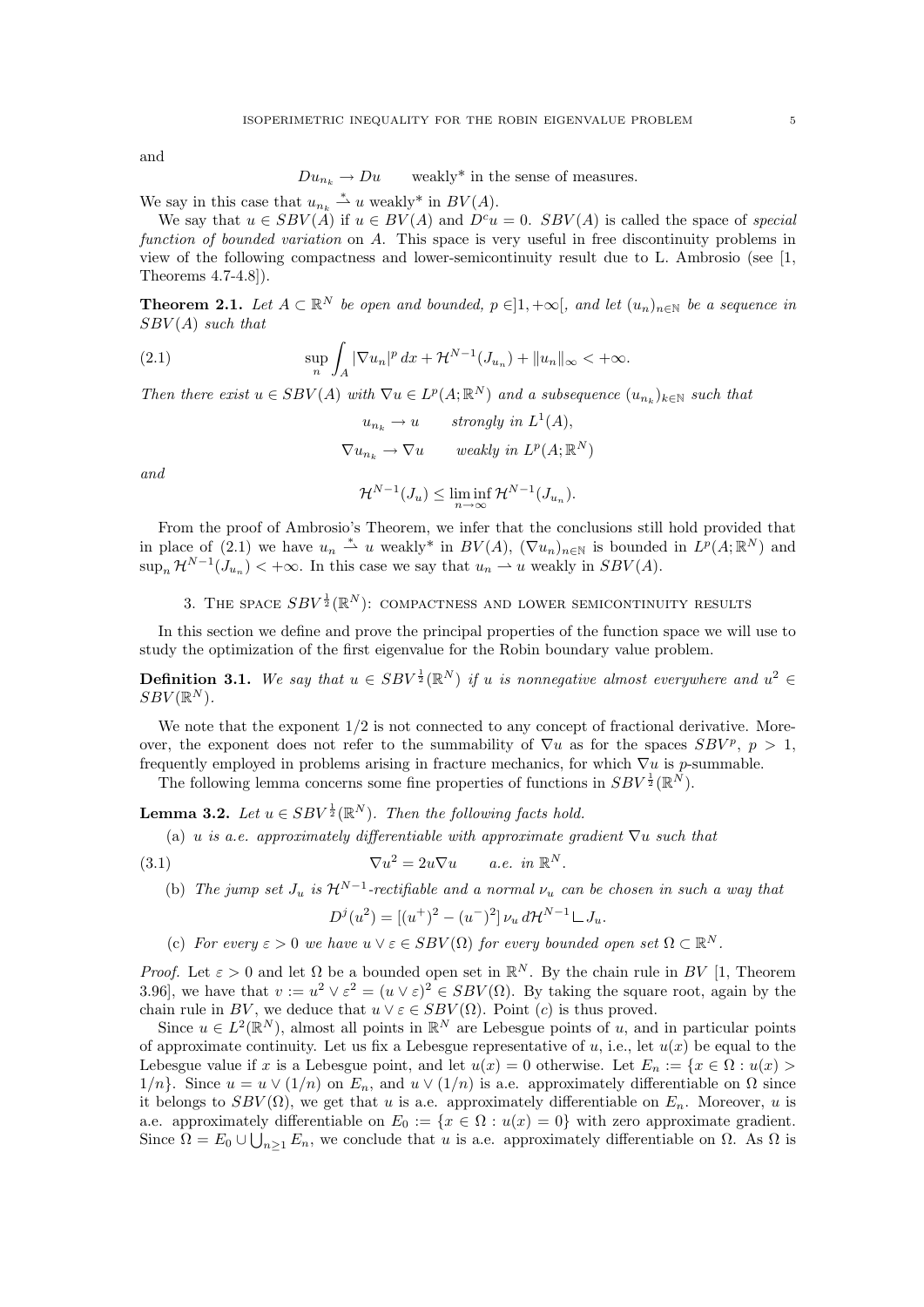arbitrary, we get the approximate differentiability on  $\mathbb{R}^N$ , and equality (3.1) follows by composition arguments (see Section 2), so that point (a) is proved.

Point (b) follows again by composition arguments (see Section 2): since u is positive,  $J_u = J_{u^2}$ so that the  $\mathcal{H}^{N-1}$ -rectifiability and we can choose  $\nu_u = \nu_{u^2}$  so that the representation formula for  $D^j(u^2)$  holds. The proof of the lemma is now complete.

The main result of the section is the following theorem.

**Theorem 3.3.** Let  $(u_n)_{n\in\mathbb{N}}$  be a sequence in  $SBV^{\frac{1}{2}}(\mathbb{R}^N)$  and let  $C>0$  be such that for every  $n \in \mathbb{N}$ 

(3.2) 
$$
\int_{\mathbb{R}^N} |\nabla u_n|^2 dx + \int_{J_{u_n}} [(u_n^+)^2 + (u_n^-)^2] d\mathcal{H}^{N-1} + \int_{\mathbb{R}^N} u_n^2 dx \leq C.
$$

Then there exist  $u \in SBV^{\frac{1}{2}}(\mathbb{R}^N)$  and a subsequence  $(u_{n_k})_{k \in \mathbb{N}}$  such that the following facts hold.

- (a) Compactness:  $u_{n_k} \to u$  strongly in  $L^2_{loc}(\mathbb{R}^N)$ .
- (b) Lower semicontinuity: for every open set  $A \subseteq \mathbb{R}^N$  we have

(3.3) 
$$
\int_{A} |\nabla u|^2 dx \le \liminf_{k \to \infty} \int_{A} |\nabla u_{n_k}|^2 dx
$$

and

$$
(3.4) \qquad \int_{J_u \cap A} [(u^+)^2 + (u^-)^2] \, d\mathcal{H}^{N-1} \le \liminf_{k \to \infty} \int_{J_{u_{n_k}} \cap A} [(u^+_{n_k})^2 + (u^-_{n_k})^2] \, d\mathcal{H}^{N-1}.
$$

*Proof.* The idea is to consider  $v_n := u_n^2 \in SBV(\mathbb{R}^N)$ , and to infer the result from compactness in  $BV$  and the lower semicontinuity properties in  $SBV$ . Let us divide the proof in several steps. In the following,  $\Omega \subset \mathbb{R}^N$  will be an open bounded set.

Step 1. Recall that by Lemma 3.2

$$
\nabla v_n = 2u_n \nabla u_n
$$

and

(3.6) 
$$
D^{j}v_{n} = [(u_{n}^{+})^{2} - (u_{n}^{-})^{2}] \nu_{u_{n}} \mathcal{H}^{N-1} \mathcal{L} J_{u_{n}}.
$$

Notice that  $(v_n)_{n\in\mathbb{N}}$  is bounded in  $BV(\mathbb{R}^N)$ . In fact this follows from (3.5) and (3.6) in view of the bound (3.2). We deduce that there exists  $v \in BV(\mathbb{R}^N)$  and a subsequence  $(v_{n_k})_{k \in \mathbb{N}}$  such that

(3.7) 
$$
v_{n_k} \stackrel{*}{\rightharpoonup} v \qquad \text{locally weakly* in } BV(\mathbb{R}^N).
$$

By the compact embedding of  $BV$  into  $L^1$  for bounded and Lipschitz domains we get in particular

$$
v_{n_k} \to v
$$
 strongly in  $L^1_{loc}(\mathbb{R}^N)$ .

By setting  $u := \sqrt{v}$  (recall that  $v \ge 0$  on  $\mathbb{R}^N$ ), we have  $u \in L^2(\mathbb{R}^N)$  and

(3.8) 
$$
u_{n_k} \to u \quad \text{strongly in } L^2_{loc}(\mathbb{R}^N).
$$

**Step 2.** For every  $\varepsilon > 0$  we have

(3.9) 
$$
u_{n_k}^{\varepsilon} \to u \vee \varepsilon \quad \text{strongly in } L^2(\Omega),
$$

where  $u_{n_k}^{\varepsilon} := u_{n_k} \vee \varepsilon$ . Notice that by composition (see Section 2) we have

(3.10) 
$$
\nabla u_{n_k}^{\varepsilon} = \nabla u_{n_k} 1_{\{u_{n_k} > \varepsilon\}} \quad \text{in } \Omega,
$$

so that  $(\nabla u_{n_k}^{\varepsilon})_{k\in\mathbb{N}}$  is bounded in  $L^2(\Omega;\mathbb{R}^N)$ . Moreover, by  $(3.2)$  and Lemma 3.2 we deduce that

$$
\mathcal{H}^{N-1}(J_{u_n^{\varepsilon}}) \leq \frac{1}{\varepsilon^2} \int_{J_{u_n}} [(u_n^+)^2 + (u_n^-)^2] d\mathcal{H}^{N-1} \leq \frac{C}{\varepsilon^2}.
$$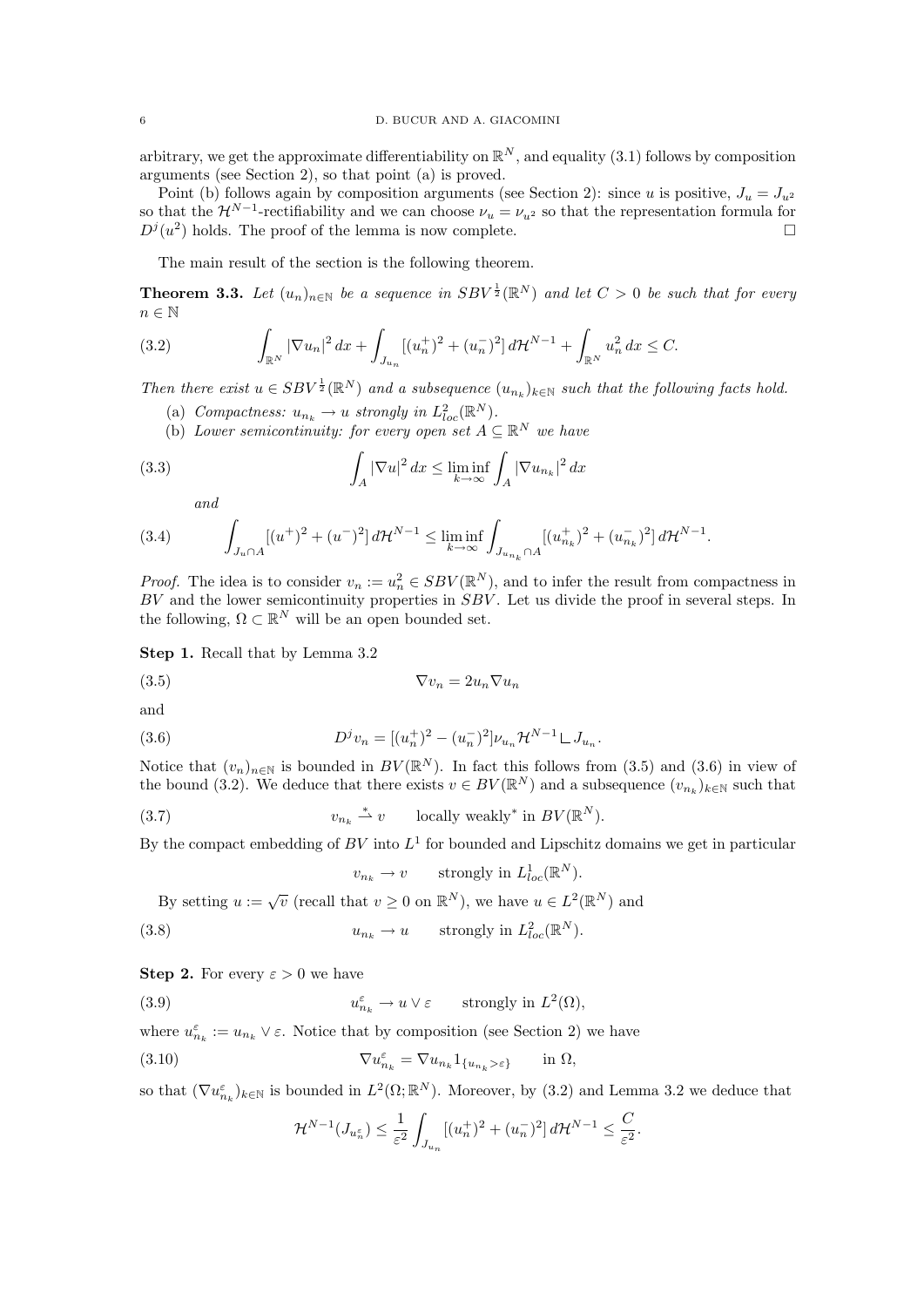As a consequence, concerning the jump part  $D^j u_{n_k}^{\varepsilon}$  of the derivative of  $u_{n_k}^{\varepsilon}$ , we have that there exists  $C_{\varepsilon} > 0$  such that for every k

$$
\begin{aligned} |D^j u_{n_k}^\varepsilon|(\Omega) &= \int_{J_{u_{n_k}^\varepsilon}\cap\Omega} |(u_{n_k}^\varepsilon)^+ - (u_{n_k}^\varepsilon)^-|\, d\mathcal{H}^{N-1} \\ & \leq \int_{J_{u_{n_k}^\varepsilon}\cap\Omega} \{C_\varepsilon + [(u_{n_k}^\varepsilon)^+]^2 + [(u_{n_k}^\varepsilon)^-]^2\} \, d\mathcal{H}^{N-1} \leq \frac{C_\varepsilon C}{\varepsilon^2} + 2C. \end{aligned}
$$

By (3.9) and the remark after Ambrosio's Theorem 2.1, we deduce that  $u \vee \varepsilon \in SBV(\Omega)$  for every  $\varepsilon > 0$ , and

 $(3.11)$  $u_{n_k}^{\varepsilon} \rightharpoonup u \vee \varepsilon$ weakly in  $SBV(\Omega)$ ,

i.e., separate convergence for the absolutely continuous and the jump part of the derivative holds.

Step 3. In view of the bound (3.2), up to a further subsequence we may assume that (3.12)  $\nabla u_{n_k} \rightharpoonup \Phi$  weakly in  $L^2(\mathbb{R}^N;\mathbb{R}^N)$ .

Let  $\nabla u$  be the approximate gradient of u. By (3.8) and (3.10) we deduce that for a.e.  $\varepsilon > 0$ 

$$
\nabla u_{n_k}^{\varepsilon} \rightharpoonup \Phi 1_{\{u>\varepsilon\}} \quad \text{ weakly in } L^2(\Omega; \mathbb{R}^N).
$$

In view of (3.11) we deduce that for a.e.  $\varepsilon > 0$ 

$$
\Phi 1_{\{u>\varepsilon\}} = \nabla u 1_{\{u>\varepsilon\}} \quad \text{in } \Omega.
$$

Since  $\Omega$  is arbitrary, we conclude that

(3.13) 
$$
\nabla u = \begin{cases} \Phi & \text{a.e. on } \{u > 0\} \\ 0 & \text{a.e. on } \{u = 0\}. \end{cases}
$$

By lower semicontinuity we get

$$
\int_{\Omega} |\nabla u|^2 dx \le \int_{\Omega} |\Phi|^2 dx \le \liminf_{k \to \infty} \int_{\Omega} |\nabla u_{n_k}|^2 dx
$$

so that, since  $\Omega$  is arbitrary, (3.3) follows.

**Step 4.** We claim that 
$$
v = u^2 \in SBV(\mathbb{R}^N)
$$
 with

(3.14)  $\nabla v = 2u\nabla u$ 

and

(3.15) 
$$
D^{j}v = [(u^{+})^{2} - (u^{-})^{2}] \nu_{u} d\mathcal{H}^{N-1} \mathcal{L} J_{u}.
$$

Indeed, since  $v \in BV(\mathbb{R}^N)$ , (3.15) follows directly from the definition of  $D^jv$  and by the relation  $v = u^2$ . In particular, we get

(3.16) 
$$
\int_{J_u} [(u^+)^2 - (u^-)^2] d\mathcal{H}^{N-1} < +\infty.
$$

Let us set  $v_{\varepsilon} := v \vee \varepsilon^2$  for  $\varepsilon > 0$ . By the chain rule in BV [1, Theorem 3.96] we have that  $v_{\varepsilon} \in BV(\Omega)$ , and  $v_{\varepsilon} \stackrel{*}{\rightharpoonup} v$  weakly\* in  $BV(\Omega)$  as  $\varepsilon \to 0$ . Since  $v_{\varepsilon} = (u \vee \varepsilon)^2$ , and  $u \vee \varepsilon \in SBV(\Omega)$ , again by the chain rule in BV we get  $v_{\varepsilon} \in SBV(\Omega)$  with

(3.17) 
$$
\nabla v_{\varepsilon} = 2(u \vee \varepsilon) \nabla u \mathbb{1}_{\{u > \varepsilon\}} \quad \text{in } \Omega
$$

and

(3.18) 
$$
D^{j}v_{\varepsilon} = [(u^{+} \vee \varepsilon)^{2} - (u^{-} \vee \varepsilon)^{2}] \nu_{u} d\mathcal{H}^{N-1} \mathcal{L}(J_{u} \cap \Omega).
$$

Since  $\nabla u \in L^2(\Omega;\mathbb{R}^N)$  by (3.13), from (3.17) we deduce that

$$
\nabla v_{\varepsilon} \to 2u\nabla u \qquad \text{strongly in } L^1(\Omega; \mathbb{R}^N)
$$

as  $\varepsilon \to 0$ . By (3.18), (3.16) and the monotone convergence theorem we have

$$
D^{j}v^{\varepsilon} \to [(u^{+})^{2} - (u^{-})^{2}] \nu_{u} d\mathcal{H}^{N-1} \mathcal{L}(J_{u} \cap \Omega) \qquad \text{strongly in } \mathcal{M}_{b}(\Omega; \mathbb{R}^{N})
$$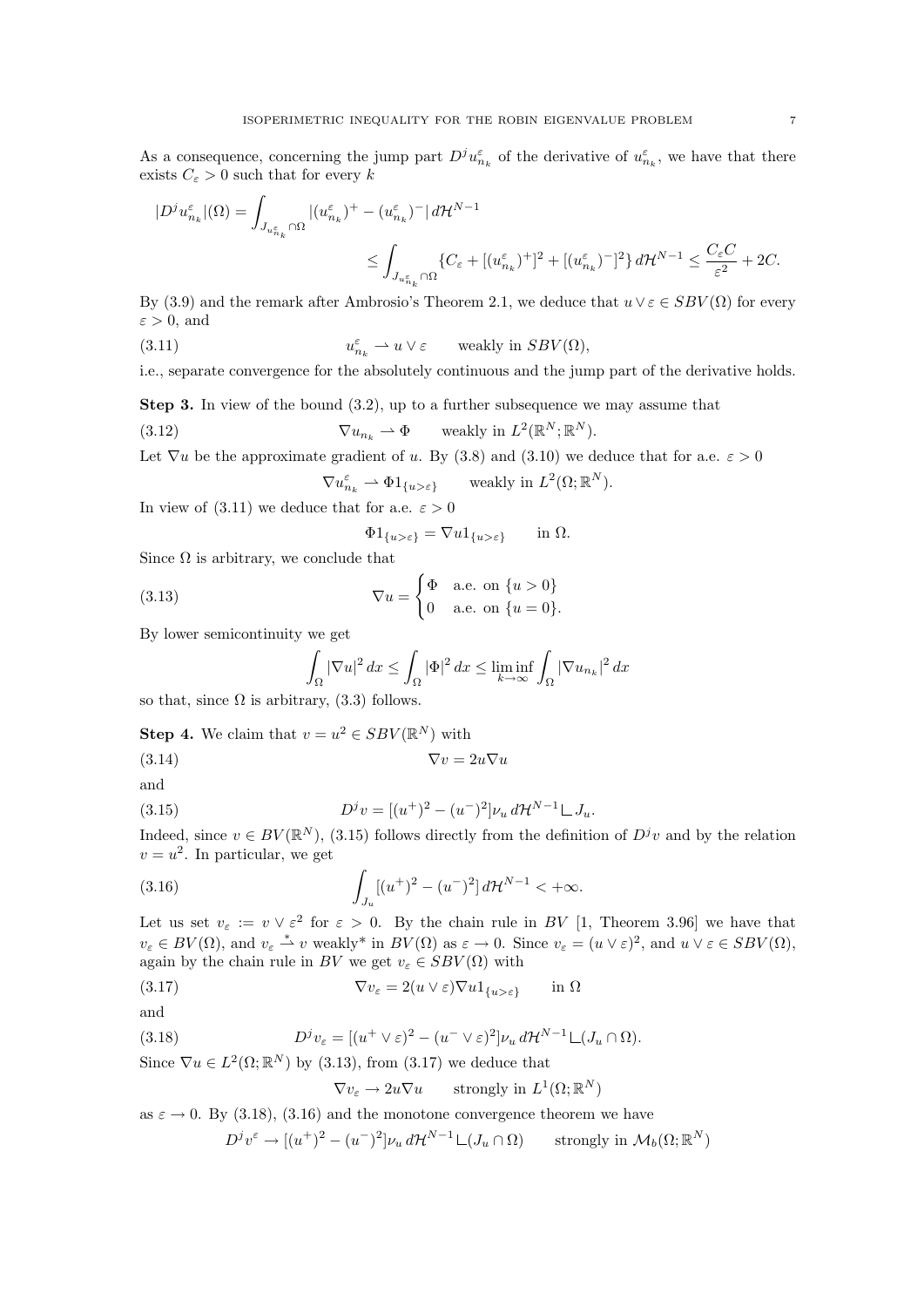as  $\varepsilon \to 0$ . This entails that Dv is the sum of an absolutely continuous measure and of a measure concentrated on  $J_u$ , which is an  $\mathcal{H}^{N-1}$ -rectifiable set in view of Lemma 3.2. We infer that the Cantor part  $D^c v$  of  $Dv$  vanishes, since  $D^c v$  is singular with respect to the Lebesgue measure and cannot charge sets which are  $\sigma$ -finite with respect to  $\mathcal{H}^{N-1}$ . We conclude that  $v \in SBV(\Omega)$ . Since  $\Omega$  is arbitrary, we deduce that the claim holds. As a consequence  $u \in SBV^{\frac{1}{2}}(\mathbb{R}^N)$ , so that point (a) follows in view of (3.8).

Step 5. By (3.7), (3.14) and (3.15), we have that

$$
Dv_{n_k} \stackrel{*}{\rightharpoonup} Dv = 2u\nabla u \, dx + [(u^+)^2 - (u^-)^2]v_u \, d\mathcal{H}^{N-1} \rightharpoonup J_u
$$

locally weakly<sup>\*</sup> in the sense of measures in  $\mathbb{R}^N$ . Notice that

$$
D^a v_{n_k} = 2u_{n_k} \nabla u_{n_k} \rightharpoonup 2u \nabla u \quad \text{ weakly in } L^1(\Omega; \mathbb{R}^N).
$$

Indeed, for every  $\varphi \in L^{\infty}(\Omega; \mathbb{R}^{N})$  we get using  $(3.8), (3.12)$  and  $(3.13)$ 

$$
\lim_{k \to \infty} \int_{\Omega} 2u_{n_k} \nabla u_{n_k} \cdot \varphi \, dx = \int_{\Omega} 2u \Phi \cdot \varphi \, dx = \int_{\Omega} 2u \nabla u \cdot \varphi \, dx.
$$

As a consequence we conclude that

$$
D^j v_{n_k} \stackrel{*}{\rightharpoonup} D^j v \qquad \text{weakly* in } \mathcal{M}_b(\Omega; \mathbb{R}^N).
$$

Let  $v_{n_k}^{\varepsilon}$  and  $v^{\varepsilon}$  be equal to the positive part of  $(v_{n_k}-\varepsilon)$  and  $(v-\varepsilon)$  respectively, where  $\varepsilon > 0$ . By the chain rule in BV, and in view also of the bound  $(3.2)$ , we can apply the lower semicontinuity result [4, Theorem 2.12] to the sequence  $(v_{n_k}^{\varepsilon})_{k\in\mathbb{N}}$  obtaining

$$
\int_{J_{v^\varepsilon}\cap\Omega} |(v^\varepsilon)^+|+|(v^\varepsilon)^-|\,d\mathcal{H}^{N-1}\leq \liminf_{k\to\infty}\int_{J_{v^\varepsilon_{n_k}}\cap\Omega} |(v^\varepsilon_{n_k})^+|+|(v^\varepsilon_{n_k})^-|\,d\mathcal{H}^{N-1}.
$$

Since  $\varepsilon$  is arbitrary we get

$$
\int_{J_v \cap \Omega} |v^+| + |v^-| d\mathcal{H}^{N-1} \le \liminf_{k \to \infty} \int_{J_{v_{n_k}} \cap \Omega} |v_{n_k}^+| + |v_{n_k}^-| d\mathcal{H}^{N-1}
$$

so that inequality (3.4) follows as  $\Omega$  is also arbitrary. The proof of the theorem is now complete.  $\Box$ 

An immediate consequence of Theorem 3.3 is given by the following proposition which will be used in connection with the definition of the first Robin eigenvalue for arbitrary domains.

**Proposition 3.4.** Let  $\Omega \subseteq \mathbb{R}^N$  be open with  $|\Omega| < +\infty$ , and let  $\beta > 0$ . Then the minimum problem

$$
\min \left\{ \frac{\int_{\mathbb{R}^N} |\nabla u|^2 dx + \beta \int_{J_u} [(u^+)^2 + (u^-)^2] d\mathcal{H}^{N-1}}{\int_{\mathbb{R}^N} u^2 dx} : u \in SBV^{\frac{1}{2}}(\mathbb{R}^N), u \neq 0, \right. \\
 \left. \left| \sup p(u) \setminus \Omega \right| = 0, \mathcal{H}^{N-1}(J_u \setminus \partial \Omega) = 0 \right\}
$$

admits a solution.

*Proof.* Let  $(u_n)_{n\in\mathbb{N}}$  be a minimizing sequence. By rescaling we can assume that  $||u_n||_{L^2(\mathbb{R}^N)} = 1$ for every  $n \in \mathbb{N}$ . By comparing  $u_n$  with a smooth function with compact support in  $\Omega$  we get that

$$
\int_{\mathbb{R}^N} |\nabla u_n|^2 \, dx + \int_{J_{u_n}} [(u_n^+)^2 + (u_n^-)^2] \, d\mathcal{H}^{N-1} + \int_{\mathbb{R}^N} u_n^2 \, dx \le C
$$

for some  $C > 0$ . By Theorem 3.3 we deduce that there exists  $u \in SBV^{\frac{1}{2}}(\mathbb{R}^{N})$  such that up to a subsequence

(3.19) 
$$
u_n \to u \quad \text{strongly in } L^2_{loc}(\mathbb{R}^N)
$$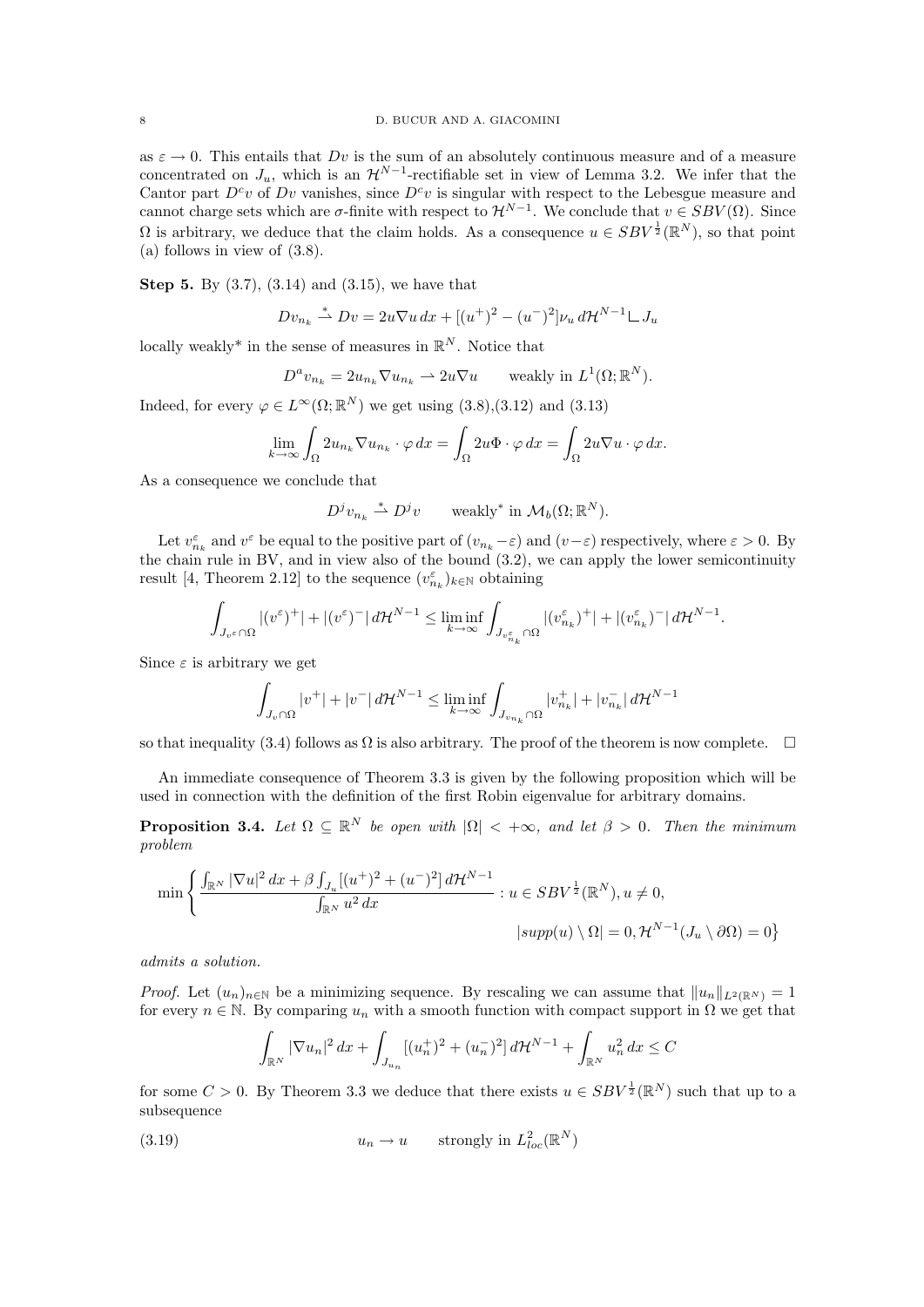and

$$
(3.20) \quad \int_{\Omega} |\nabla u|^2 \, dx + \beta \int_{J_u \cap \Omega} [(u^+)^2 + (u^-)^2] \, d\mathcal{H}^{N-1} \\
\leq \liminf_{n \to \infty} \int_{\Omega} |\nabla u_n|^2 \, dx + \beta \int_{J_{u_n} \cap \Omega} [(u_n^+)^2 + (u_n^-)^2] \, d\mathcal{H}^{N-1}.
$$

Since  $|supp(u_n) \setminus \Omega| = 0$ , we deduce that  $|supp(u) \setminus \Omega| = 0$ . Moreover, in view of the Sobolev-Gagliardo-Nirenberg inequality in  $BV(\mathbb{R}^N)$  applied to  $u_n^2$  we get

$$
||u_n^2||_{L^{N/N-1}(\mathbb{R}^N)} \leq C_N|D(u_n^2)|(\mathbb{R}^N) = C_N\left[\int_{\mathbb{R}^N} 2|u_n \nabla u_n| dx + \int_{J_{u_n}} |(u_n^+)^2 - (u_n^-)^2| d\mathcal{H}^{N-1}\right]
$$
  

$$
\leq C_N\left[\int_{\mathbb{R}^N} |\nabla u_n|^2 dx + \int_{J_{u_n}} [(u_n^+)^2 + (u_n^-)^2] d\mathcal{H}^{N-1} + \int_{\mathbb{R}^N} u_n^2 dx\right] \leq C_NC < +\infty,
$$

where  $C_N$  depends only on the dimension N. We infer that  $(u_n)_{n\in\mathbb{N}}$  is bounded in  $L^{2N/N-1}(\mathbb{R}^N)$ . Similarly we get that  $u \in L^{2N/N-1}(\mathbb{R}^N)$ . Since for every ball  $B_R(0)$  with  $R > 0$  we have in view of Hölder inequality

$$
||u_n - u||_{L^2(\mathbb{R}^N)} = ||u_n - u||_{L^2(\Omega)} \le ||u_n - u||_{L^2(\Omega \cap B_R(0))} + ||u_n - u||_{L^2(\Omega \setminus B_R(0))}
$$
  

$$
\le ||u_n - u||_{L^2(\Omega \cap B_R(0))} + \tilde{C}|\Omega \setminus B_R(0)|^{1/N}
$$

for some  $\tilde{C} > 0$ , by (3.19) and the assumption  $|\Omega| < +\infty$  we conclude that

$$
u_n \to u
$$
 strongly in  $L^2(\mathbb{R}^N)$ .

In particular  $||u||_{L^2(\mathbb{R}^N)} = 1$ , so that  $u \neq 0$ . Moreover, by the lower semicontinuity (3.4) applied to  $A := \mathbb{R}^N \setminus \partial\Omega$  we get that  $\mathcal{H}^{N-1}(J_u \setminus \Omega) = 0$ . We conclude that u is an admissible function and  $(3.20)$  entails that u is a minimum point for the problem.

 $\Box$ 

We conclude the section by commenting on the connection between our space  $SBV^{\frac{1}{2}}(\mathbb{R}^{N})$  and the function space which Daners [8] uses for his approach to the study of the Robin boundary value problem on arbitrary domains.

Let A be an open and bounded set in  $\mathbb{R}^N$ . Let us consider

$$
V_0(A) := \{ u \in W^{1,2}(A) \cap C(\bar{A}) \cap C^{\infty}(A) : ||u||_V < +\infty \},\
$$

where

$$
||u||_V^2 := ||\nabla u||^2_{L^2(A;\mathbb{R}^N)} + ||u_{|\partial A}||^2_{L^2(\partial A;\mathcal{H}^{N-1})}.
$$

Daners considers in his paper [8] the completion  $V(A)$  of  $V_0(A)$  under the  $\|\cdot\|_V$  norm. An important feature of this space is that it is compactly embedded into  $L^2(A)$ . The proof of this fact is due to Maz'ja [15, Corollary 4.11.1/2] and relies on the embedding  $V(A) \hookrightarrow L^{2N/N-1}(A)$ , which he proves using the coarea formula and the classical isoperimetric inequality, and on the compact embedding of  $W^{1,2}(A)$  into  $L^2_{loc}(A)$ .

The space  $V(A)$  is linked to our space  $SBV^{\frac{1}{2}}(\mathbb{R}^N)$ . The key point is to observe that if  $u \in V_0(A)$ , and we extend u to zero outside A (still denoting the function by  $u$ ) we obtain *essentially* an element of  $SBV^{\frac{1}{2}}(\mathbb{R}^{N})$ . More precisely, since u is not necessarily positive, we have  $v := u^{2} \in SBV(\mathbb{R}^{N})$ , with  $\nabla v = 2u\nabla u1_A$  (we think  $\nabla u$  extended to zero outside A for example) and  $J_v \subset \partial A$ . The embedding into  $L^{2N/N-1}(A)$  is then quite easy to obtain using the standard BV-theory. Indeed, thank to the continuity of u on  $\overline{A}$ , the points of  $J_v$  have positive density with respect to  $\overline{A}$  and  $\mathbb{R}^N \setminus \bar{A}$ , and we have for  $x \in J_v$ 

$$
v^+(x) = u^2(x)
$$
 and  $v^-(x) = 0$ .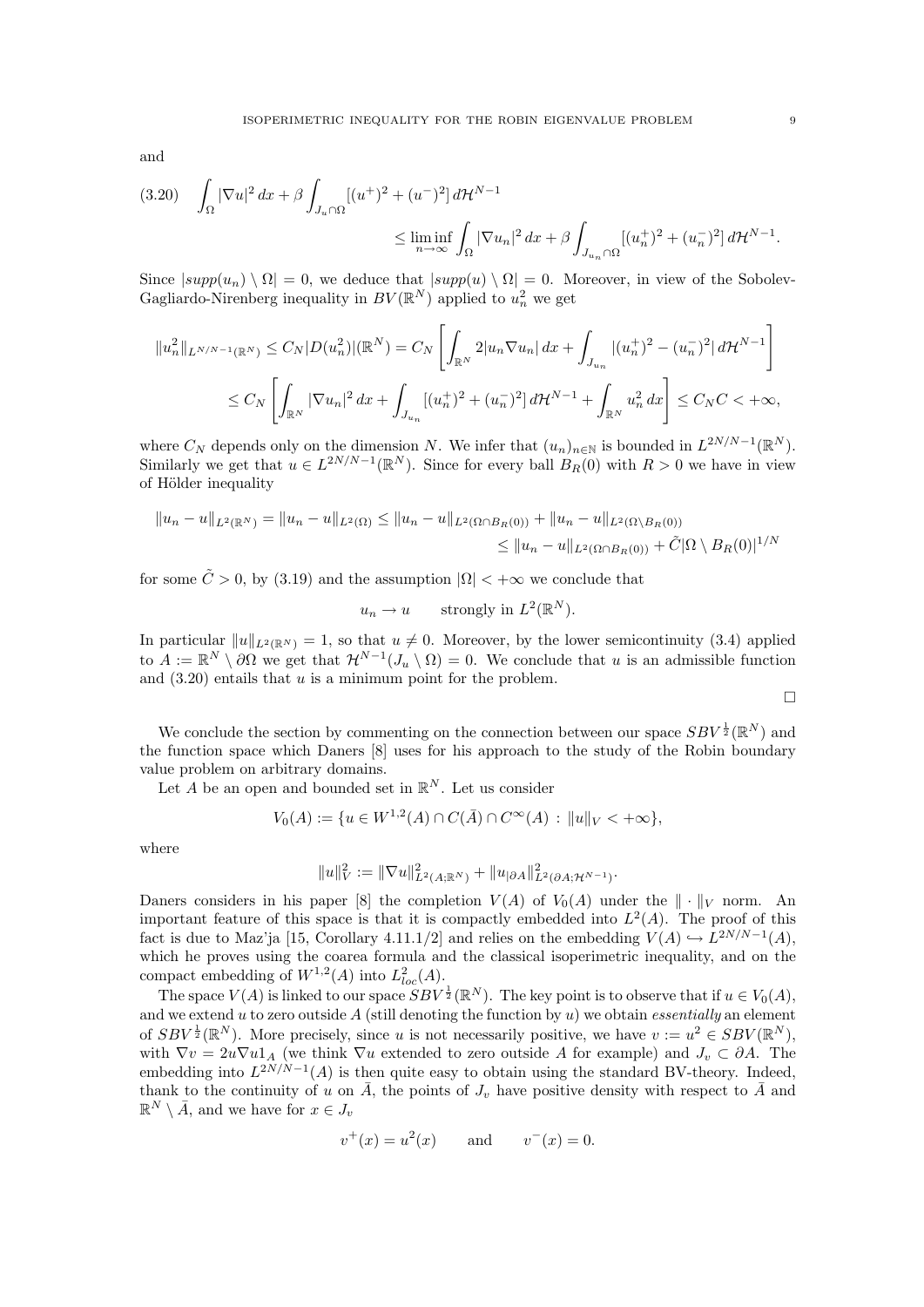It follows that

$$
(3.21) \quad |Dv|(\mathbb{R}^N) = ||2u\nabla u1_A||_{L^1(\mathbb{R}^N;\mathbb{R}^N)} + \int_{J_v} (v^+)^2 d\mathcal{H}^{N-1} \le ||2u\nabla u||_{L^1(A;\mathbb{R}^N)} + \int_{\partial A} u^2 d\mathcal{H}^{N-1} < +\infty.
$$

From the embedding of  $BV(\mathbb{R}^N)$  into  $L^{N/N-1}(\mathbb{R}^N)$  we deduce that

$$
||u^2||_{L^{N/N-1}(A)} \leq C_N \left[ ||2u\nabla u||_{L^1(A;\mathbb{R}^N)} + \int_{\partial A} u^2 d\mathcal{H}^{N-1} \right]
$$
  

$$
\leq C_N \left[ b||u||_{L^2(A)}^2 + \frac{1}{b} ||\nabla u||_{L^2(A;\mathbb{R}^N)}^2 + \int_{\partial A} u^2 d\mathcal{H}^{N-1} \right]
$$

where  $b > 0$ . Hölder inequality and the choice of a sufficiently small b entail the embedding of  $V_0(A)$  into  $L^{2N/N-1}(A)$ . By density, the embedding extends to the whole space  $V(A)$ .

Let us prove the claim on  $v = u^2$ . Since we can work separately with the positive and the negative part of u, we can assume  $u \geq 0$ . Let us fix  $\varepsilon > 0$ . Since  $||u||_V < +\infty$ , we deduce that

$$
\mathcal{H}^{N-1}(\partial_{\varepsilon} A) \leq \frac{4}{\varepsilon^2} \|u_{|\partial A}\|_{L^2(\partial A; \mathcal{H}^{N-1})}^2 < +\infty,
$$

where  $\partial A_{\varepsilon}$  is the compact set given by  $\partial_{\varepsilon}A := \{x \in \partial A : u(x) \geq \varepsilon/2\}$ . Let  $\{U_{\eta}\}_{\eta>0}$  be a family of open neighborhoods of  $\partial_{\varepsilon}A$  with  $\cap_{\eta>0}U_{\eta} = \partial_{\varepsilon}A$ , and let  $\{B_{r_i}^{\eta}(x_i)\}_{i=1,\dots,n}$  be a finite family of balls covering  $\partial A_{\varepsilon}$ , with  $\cup_{i=1}^{n} B_{r_i}(x_i) \subseteq U_{\eta}$  and such that

(3.22) 
$$
\sum_{i=1}^{n} \omega_{N-1} r_i^{N-1} \le (1+\eta) \mathcal{H}^{N-1}(\partial_{\varepsilon} A).
$$

Let  $u_{\varepsilon}$  be the positive part of  $(u - \varepsilon)$ , and  $v_n$  be defined as

$$
v_{\eta} := \begin{cases} u_{\varepsilon}^2 & \text{in } A \setminus \bigcup_{i=1}^n \bar{B}_{r_i}^{\eta}(x_i) \\ 0 & \text{otherwise in } \mathbb{R}^N. \end{cases}
$$

It turns out easily that  $v_{\eta} \in SBV(\mathbb{R}^N)$  with support compactly contained in A, and with

$$
\nabla v_{\eta} = 2 u_{\varepsilon} \nabla u \mathbf{1}_{A \setminus \bigcup_{i=1}^n \bar{B}_{r_i}^{\eta}(x_i)}
$$

and  $J_{v_{\eta}} \subseteq \bigcup_{i=1}^n \partial B_{r_i}^{\eta}(x_i)$ . In view of (3.22), we can apply Ambrosio's compactness theorem to  $v_{\eta} \to w_{\varepsilon} := u_{\varepsilon}^2$  as  $\eta \to 0$ , deducing that  $w_{\varepsilon} \in SBV(\mathbb{R}^N)$  with  $\nabla w_{\varepsilon} = 2u_{\varepsilon} \nabla u \mathbb{1}_A$  and  $J_{w_{\varepsilon}} \subseteq \partial_{\varepsilon} A$ . Moreover, since u is continuous on  $\overline{A}$ , the points of  $J_{w_{\varepsilon}}$  have positive density with respect to A and  $\mathbb{R}^N \setminus \bar{A}$  and

$$
D^j w_{\varepsilon} = u_{\varepsilon}^2 \nu_{w_{\varepsilon}} \mathcal{H}^{N-1} \mathcal{L} J_{w_{\varepsilon}}.
$$

In particular we get that

$$
|D^j w_{\varepsilon}| \le \mu := u^2 \mathcal{H}^{N-1} \mathcal{L} \partial A.
$$

Since  $\mu$  is concentrated on  $\cup_{n\geq 1}\partial_{1/n}A$  which is  $\sigma$ -finite with respect to  $\mathcal{H}^{N-1}$ , by letting  $\varepsilon \to 0$ we deduce that  $v \in SBV(\mathbb{R}^N)$ , so that the claim follows.

Inequality  $(3.21)$  shows that in order to bound the BV norm of v it suffices to control the integral of  $u^2$  only on the points of  $\partial A$  which have positive density with respect to  $\bar{A}$  and  $\mathbb{R}^N \setminus \bar{A}$ . The information carried by the integral of  $u^2$  on the rest of  $\partial A$  is irrelevant for the embedding of  $V_0(A)$  into  $L^{2N/N-1}(A)$ , and with this respect taking the *abstract completion* of  $V_0(A)$  with respect to  $\|\cdot\|_V$  (which gives an Hilbert space isometric to a subspace of  $W^{1,2}(A) \times L^2(\partial A, \mathcal{H}^{N-1})$ ) is redundant. This is connected to a remark by Daners [8, Remark 3.2, point (d)]. He notices that the embedding  $V(A) \hookrightarrow L^{2N/N-1}(A)$  could fail to be injective, because of the *possible* existence of a sequence  $u_n \in W^{1,2}(A) \cap C(\overline{A}) \cap C^{\infty}(A)$  with  $u_n \to 0$  strongly in  $W^{1,2}(A)$  and  $\int_{\partial A} u_n^2 d\mathcal{H}^{N-1} \to 0$ . Such a phenomenon can indeed occur as was shown by Arendt and Warma in [2] by employing arguments from capacity theory. Our analysis indicates that the problem can be caused by the points of ∂A which have not positive density with respect to  $\bar{A}$  or  $\mathbb{R}^N \setminus \bar{A}$ , as the following example shows.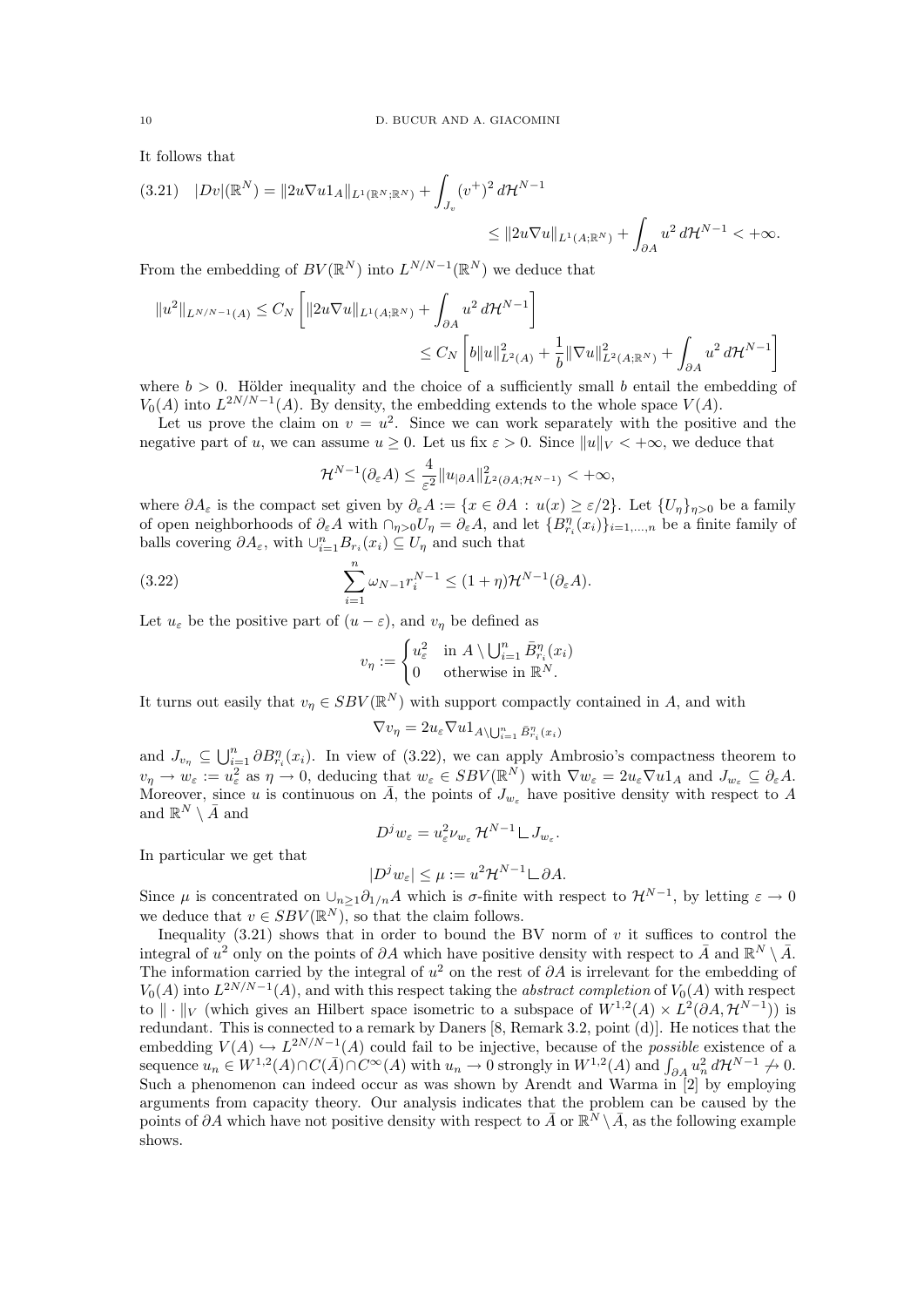Let us consider  $A \subset \mathbb{R}^3$  defined in the following way. Let  $R_k := [a_k, b_k] \times [0, 1] \times [0, c_k]$  with  $a_0 = 0$ ,  $a_{k+1} = b_k$  and  $\sum_k |b_k - a_k| = 1$ . For each k, let us consider the set  $C_k$  given by the union of  $(k-1)$  closed cylinders with axis parallel to the z-axis, whose height is 1, and with a circular base with radius  $r_k < \frac{b_k-a_k}{2}$  centered at the points  $(\frac{a_k+b_k}{2}, \frac{i}{k}, 0)$  with  $i = 1, \ldots, k-1$ . Let  $v_n(x, y, z) := \frac{1}{1-x_n}(x-x_n)^+$ , where  $x_n := \sum_{k=0}^n (b_k - a_k)$ . We choose  $c_k$  and  $r_k$  so small that by setting

$$
A := \operatorname{int} \bigcup_{k=1}^{\infty} (R_k \cup C_k)
$$

we have  $\sum_k [\mathcal{H}^{N-1}(\partial R_k) + \mathcal{H}^{N-1}(\partial C_k)] < +\infty$  and  $\|\nabla v_n\|_{L^2(A;\mathbb{R}^3)} \to 0$  as  $n \to \infty$ . Notice that the square  $Q := \{1\} \times [0,1] \times [0,1]$  is contained in  $\partial A$ , since the points of  $Q$  are accumulation points for the family of cylinders given by the  $C_k$ 's. The construction can be carried out in such a way that the points of Q have zero density with respect to  $\overline{A}$ . Moreover we have  $v_n = 1$  on Q. As a consequence  $\int_{\partial A} u_n^2 d\mathcal{H}^{N-1} \geq 1$  for every n, and so it cannot converge to 0 as  $n \to \infty$ . Since by general density results we can smooth out  $v_n$  to obtain  $u_n$  with the same boundary data and with vanishing  $W^{1,2}$  norm, the result follows.

#### 4. Isoperimetric inequality for Robin problems on arbitrary open sets

Let us fix  $\beta > 0$ . Given  $\Omega \subset \mathbb{R}^N$  open, bounded and with Lipschitz boundary, the first eigenvalue  $\lambda_1(\Omega)$  for the Laplacian on  $\Omega$  with Robin boundary conditions is given by the minimization of the following Rayleigh quotient

(4.1) 
$$
\lambda_1(\Omega) = \min_{\substack{u \in W^{1,2}(\Omega) \\ u \neq 0}} \frac{\int_{\Omega} |\nabla u|^2 dx + \beta \int_{\partial \Omega} u^2 d\mathcal{H}^{N-1}}{\int_{\Omega} u^2 dx},
$$

where the boundary term is intended in the sense of traces. The minimum is achieved on the linear space generated by an eigenfunction  $\psi_1$  which is positive in  $\Omega$ : we assume that  $\psi_1$  has unitary norm in  $L^2(\Omega)$ , and we refer to  $\psi_1$  as the first eigenfunction.

**Lemma 4.1.** Let  $\Omega \subset \mathbb{R}^N$  be open, bounded and with Lipschitz boundary, and let  $\psi_1$  be the associated first eigenfunction of the Robin boundary value problem. Then the function

$$
u_1(x) := \begin{cases} \psi_1(x) & \text{if } x \in \Omega \\ 0 & \text{if } x \notin \Omega \end{cases}
$$

belongs to  $SBV^{\frac{1}{2}}(\mathbb{R}^{N})$ . Moreover  $J_{u_1} \subseteq \partial\Omega$  and

$$
\frac{\int_{\mathbb{R}^N}|\nabla u_1|^2\,dx+\beta\int_{J_{u_1}}[(u_1^+)^2+(u_1^-)^2]\,d\mathcal{H}^{N-1}}{\int_{\mathbb{R}^N}u_1^2\,dx}=\frac{\int_{\Omega}|\nabla\psi_1|^2\,dx+\beta\int_{\partial\Omega}\psi_1^2\,d\mathcal{H}^{N-1}}{\int_{\Omega}\psi_1^2\,dx}=\lambda_1(\Omega).
$$

Proof. Since  $\psi_1^2 \in W^{1,1}(\Omega) \cap C^1(\overline{\Omega})$  and  $\Omega$  has a Lipschitz boundary, we deduce from [1, Theorem 3.87] that  $u_1^2 \in SBV(\mathbb{R}^N)$  with  $J_{u_1^2} \subseteq \partial\Omega$  and

$$
(u_1^2)^+ = \psi_1^2
$$
 and  $(u_1^2)^- = 0$ .

Since  $u_1 \geq 0$ , we deduce that  $u_1 \in SBV^{\frac{1}{2}}(\mathbb{R}^N)$  together with the result on the Rayleigh quotients.  $\Box$ 

The preceding Lemma together with Proposition 3.4 suggests the following definition for the first eigenvalue of a general open domain with finite volume (possibly unbounded and irregular).

Definition 4.2 (The first Robin eigenvalue for a general domain). Let  $\Omega \subseteq \mathbb{R}^N$  be open with  $|\Omega|$  < + $\infty$ . We set

$$
(4.2) \quad \lambda_1(\Omega) := \min\left\{ \frac{\int_{\mathbb{R}^N} |\nabla u|^2 dx + \beta \int_{J_u} [(u^+)^2 + (u^-)^2] d\mathcal{H}^{N-1}}{\int_{\mathbb{R}^N} u^2 dx} : u \in SBV^{\frac{1}{2}}(\mathbb{R}^N), u \neq 0, \right\}
$$

$$
|supp(u) \setminus \Omega| = 0, \mathcal{H}^{N-1}(J_u \setminus \partial \Omega) = 0 \right\}.
$$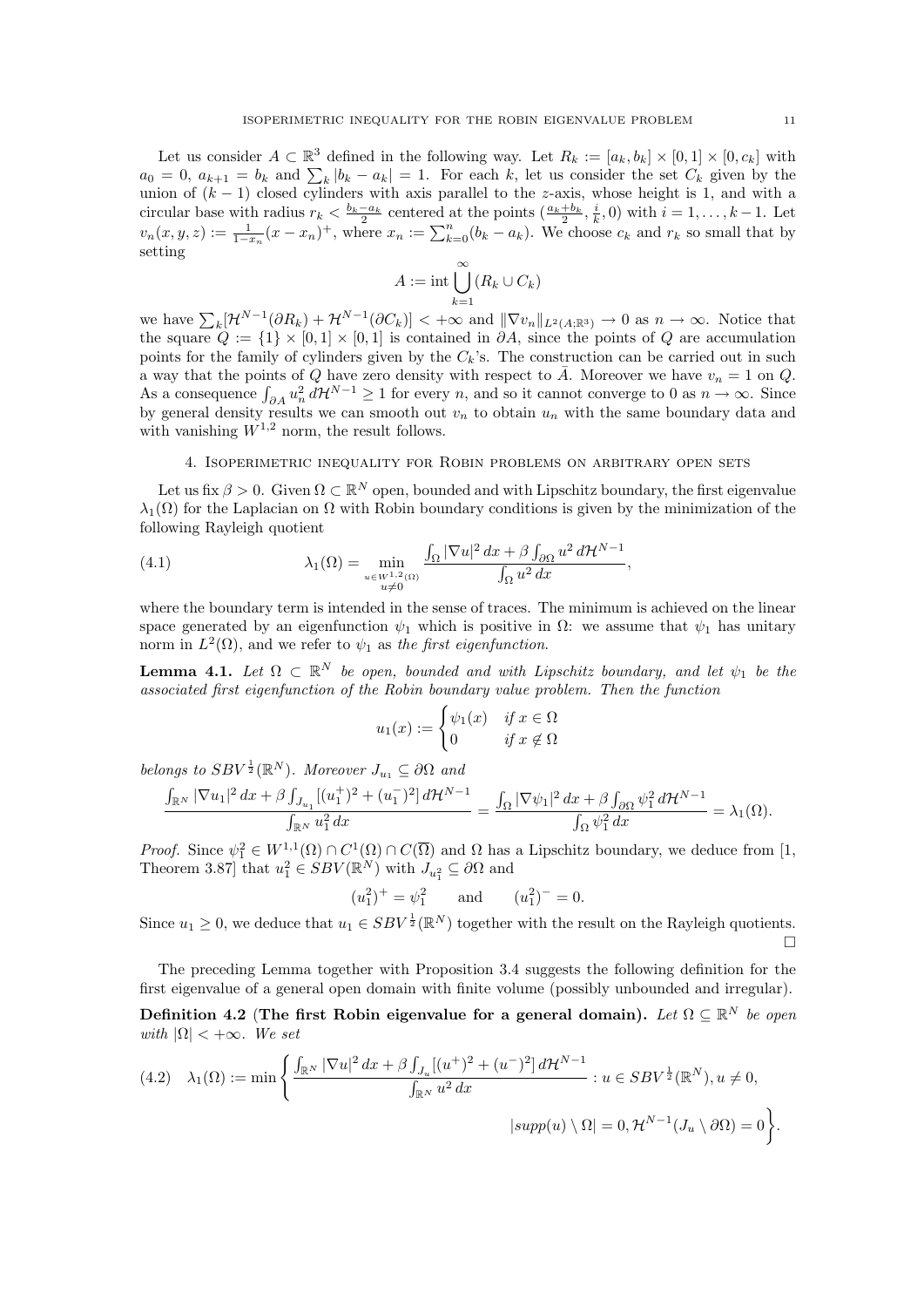If  $\Omega$  is bounded and with Lipschitz boundary, the definition reduces to the classical one given in (4.1). If  $\Omega$  has an irregular boundary, definition (4.2) permits to overcome the problem that the trace on the boundary for Sobolev functions is not easily defined.

**Remark 4.3.** As mentioned in the Introduction, Daners [8] defines the first eigenvalue of  $\Omega$  by taking the infimum of the Rayleigh quotient appearing in (4.1) on the space

$$
V_0(\Omega) := W^{1,2}(\Omega) \cap C(\overline{\Omega}) \cap C^{\infty}(\Omega).
$$

(The boundary term is simply the restriction of the function on  $\partial\Omega$ .) The connection with our definition has been exploited in the comments after Theorem 3.3 in Section 3: our arguments show that  $\lambda_1(\Omega)$  is lower or equal than the one proposed by Daners.

We notice that our definition of  $\lambda_1(\Omega)$  permits to deal with richer geometrical situations: for example, if  $\Omega$  contains a compact smooth crack K, our definition of  $\lambda_1(\Omega \setminus K)$  involves functions whose traces from the two sides of K can be different, as it is natural by looking at  $\Omega \setminus K$  as limit of Lipschitz domains with holes shrinking on K. On the contrary, the definition of Daners involves functions which extend continuously on K.

We conclude the remark by noting that Daners approach is shaped in such a way to provide a functional framework in which a generalized boundary value problem of Robin's type can be settled, allowing to speak of higher order eigenvalues. Our SBV-approach is well suited (and natural) just for defining the first eigenvalue because the functional space involved in the definition of  $\lambda_1$  is not a Hilbert space (if  $\partial\Omega$  is "too large").

Let  $m > 0$  be given, and let us set

$$
\mathcal{A}_m(\mathbb{R}^N) := \{ \Omega \subset \mathbb{R}^N \, : \, \Omega \text{ is open with } |\Omega| = m \}.
$$

The main result of the paper is the following.

Theorem 4.4 (Isoperimetric inequality for Robin problems). Let B be a ball of volume  $m > 0$ . Then

$$
\lambda_1(B) \le \lambda_1(\Omega)
$$

for every  $\Omega \in \mathcal{A}_m(\mathbb{R}^N)$ . Moreover, equality holds if and only if  $\Omega$  is a ball up to a negligible set.

The proof of Theorem 4.4 will be achieved by studying the variational problem

(4.4) 
$$
\inf_{\substack{u \in \mathcal{F}_m(\mathbb{R}^N) \\ u \neq 0}} \frac{\int_{\mathbb{R}^N} |\nabla u|^2 dx + \beta \int_{J_u} [(u^+)^2 + (u^-)^2] d\mathcal{H}^{N-1}}{\int_{\mathbb{R}^N} u^2 dx}
$$

where

(4.5) 
$$
\mathcal{F}_m(\mathbb{R}^N) := \{ u \in SBV^{\frac{1}{2}}(\mathbb{R}^N) : |supp(u)| \leq m \}
$$

and where the space  $SBV^{\frac{1}{2}}(\mathbb{R}^{N})$  is given by Definition 3.1. Directly from the very definition of  $\lambda$ we get that

(4.6) 
$$
\lambda \leq \inf_{\Omega \in \mathcal{A}_m(\mathbb{R}^N)} \lambda_1(\Omega).
$$

The proof of the isoperimetric inequality for  $\lambda_1$  relies on the following results which we prove in Section 5 and 6 respectively.

Theorem 4.5 (Minimization of the Rayleigh quotient). The minimum problem

(4.7) 
$$
\min_{\substack{u \in \mathcal{F}_m(\mathbb{R}^N) \\ u \neq 0}} \frac{\int_{\mathbb{R}^N} |\nabla u|^2 dx + \beta \int_{J_u} [(u^+)^2 + (u^-)^2] d\mathcal{H}^{N-1}}{\int_{\mathbb{R}^N} u^2 dx}
$$

admits a solution.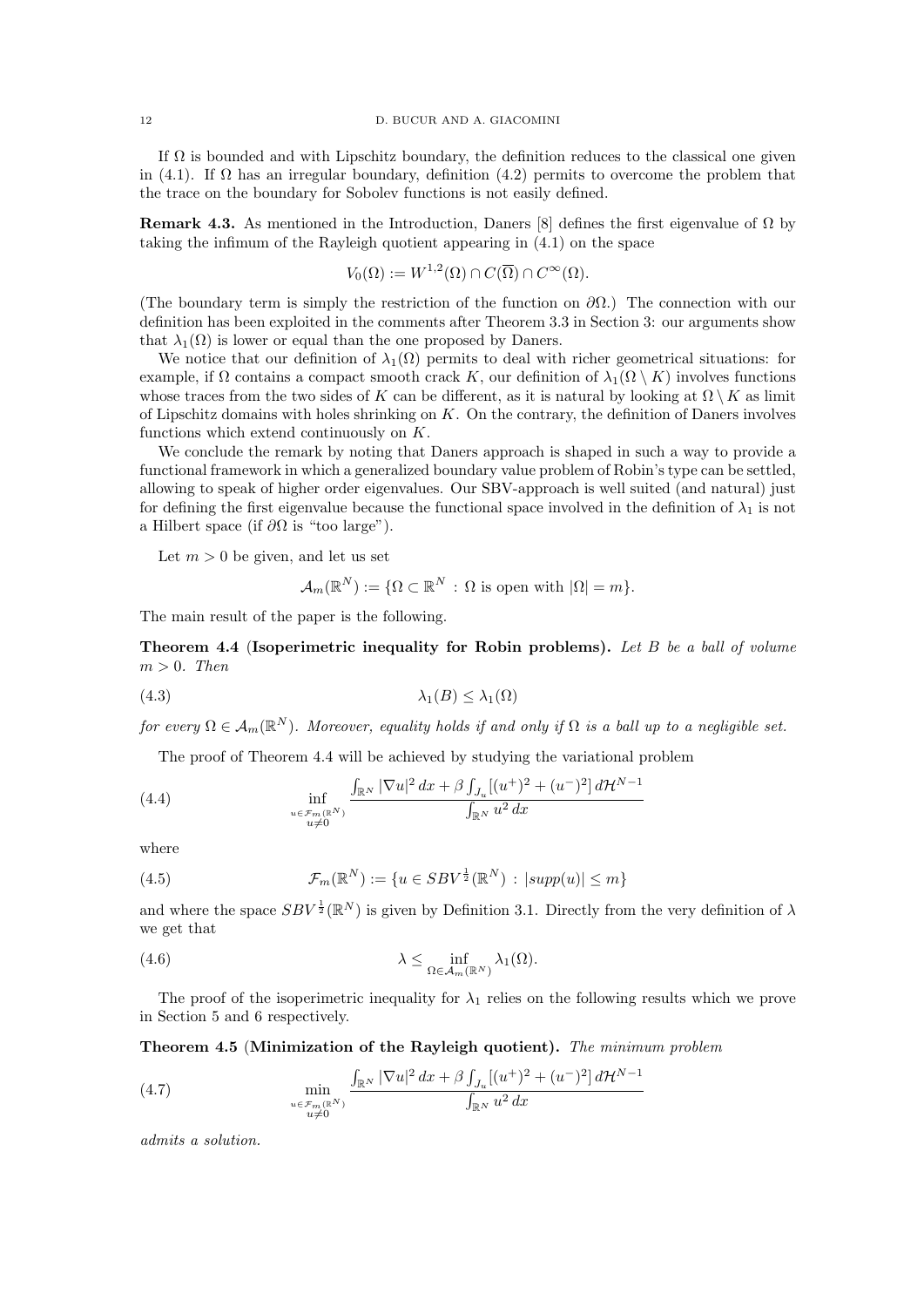**Theorem 4.6 (Minimizers are balls).** Let  $u \in \mathcal{F}_m(\mathbb{R}^N)$  be a minimizer of the Rayleigh quotient (4.7) with  $||u||_{L^2(\mathbb{R}^N)} = 1$ , and let  $\lambda > 0$  be the associated minimum value. Then there exists a ball  $B \subset \mathbb{R}^N$  of volume m such that  $\lambda = \lambda_1(B)$  and

$$
(4.8) \t\t u = \psi_1 1_B,
$$

where  $\lambda_1(B)$  is the first eigenvalue and  $\psi_1$  is the associated first eigenfunction of the classical Robin problem (1.1).

In view of the preceding results, the proof of Theorem 4.4 is straightforward.

*Proof of Theorem 4.4.* Inequality (4.3) follows from (4.6) and the fact that  $\lambda = \lambda_1(B)$  in view of Theorem 4.6. Concerning the uniqueness, let  $\Omega$  be such that  $\lambda_1(\Omega) = \lambda_1(B)$ . Let  $u \in SBV^{\frac{1}{2}}(\mathbb{R}^N)$ be a function whose Rayleigh quotient is equal to  $\lambda_1(\Omega)$ . Then u is a minimizer of (4.7) on  $\mathcal{F}_m(\mathbb{R}^N)$ . By Theorem 4.6 we infer that it coincides with the first positive eigenfunction of a ball  $\tilde{B}$  of volume m, extended to zero outside  $\tilde{B}$ . Since  $\tilde{B} \subset \Omega$  (the first eigenfunction is positive) and  $|\Omega| = |\tilde{B}| = m$ , we conclude that  $\Omega = \tilde{B}$  up to a negligible set, so that the proof is concluded.  $\square$ 

**Remark 4.7.** Since the minimum  $\lambda$  of (4.7) is attained on a function  $u \in \mathcal{F}_m(\mathbb{R}^N)$  in view of Theorem 4.5, by employing the density result [6] we could prove directly that

 $\lambda = \inf \{ \lambda_1(\Omega) : \Omega \subset \mathbb{R}^N \text{ is open, bounded, with Lipschitz boundary, and } |\Omega| \leq m \}$ 

without invoking the relation  $\lambda = \lambda_1(B)$  entailed by Theorem 4.6. The preceding equality shows that problem (4.4) is in a certain sense a *relaxation* of the optimization problem for  $\lambda_1$  on the class of Lipschitz domains with a volume constraint.

### 5. Optimization of the Rayleigh quotient

This section is devoted to the proof of Theorem 4.5. In order to prove the result, we need some preliminary lemmas. Recall that  $\mathcal{F}_m(\mathbb{R}^N)$  is defined in (4.5).

**Lemma 5.1.** Let  $u \in \mathcal{F}_m(\mathbb{R}^N)$  and  $t \in ]0,1[$ . By setting  $v(x) := u(tx)$  for every  $x \in \mathbb{R}^N$ , we have  $v \in \mathcal{F}_{m/t^N}(\mathbb{R}^N)$  and

$$
(5.1) \quad \frac{\int_{\mathbb{R}^N} |\nabla v|^2 dx + \beta \int_{J_v} [(v^+)^2 + (v^-)^2] d\mathcal{H}^{N-1}}{\int_{\mathbb{R}^N} v^2 dx} \leq t \frac{\int_{\mathbb{R}^N} |\nabla u|^2 dx + \beta \int_{J_u} [(u^+)^2 + (u^-)^2] d\mathcal{H}^{N-1}}{\int_{\mathbb{R}^N} u^2 dx}.
$$

*Proof.* Clearly  $v \in \mathcal{F}_{m/t^N}(\mathbb{R}^N)$ . Moreover, straightforward calculations show that

$$
\int_{\mathbb{R}^N} |\nabla v|^2 dx = t^{2-N} \int_{\mathbb{R}^N} |\nabla u|^2 dx,
$$

$$
\int_{\mathbb{R}^N} v^2 dx = t^{-N} \int_{\mathbb{R}^N} u^2 dx,
$$

and

$$
\int_{J_v} [(v^+)^2 + (v^-)^2] d\mathcal{H}^{N-1} = t^{1-N} \int_{J_u} [(u^+)^2 + (u^-)^2] d\mathcal{H}^{N-1}.
$$

Then we obtain

$$
\frac{\int_{\mathbb{R}^N} |\nabla v|^2 dx + \beta \int_{J_v} [(v^+)^2 + (v^-)^2] d\mathcal{H}^{N-1}}{\int_{\mathbb{R}^N} v^2 dx} = \frac{t^2 \int_{\mathbb{R}^N} |\nabla u|^2 dx + t \beta \int_{J_u} [(u^+)^2 + (u^-)^2] d\mathcal{H}^{N-1}}{\int_{\mathbb{R}^N} u^2 dx}
$$

$$
\leq t \frac{\int_{\mathbb{R}^N} |\nabla u|^2 dx + \beta \int_{J_u} [(u^+)^2 + (u^-)^2] d\mathcal{H}^{N-1}}{\int_{\mathbb{R}^N} u^2 dx}
$$

so that the proof of  $(5.1)$  is concluded.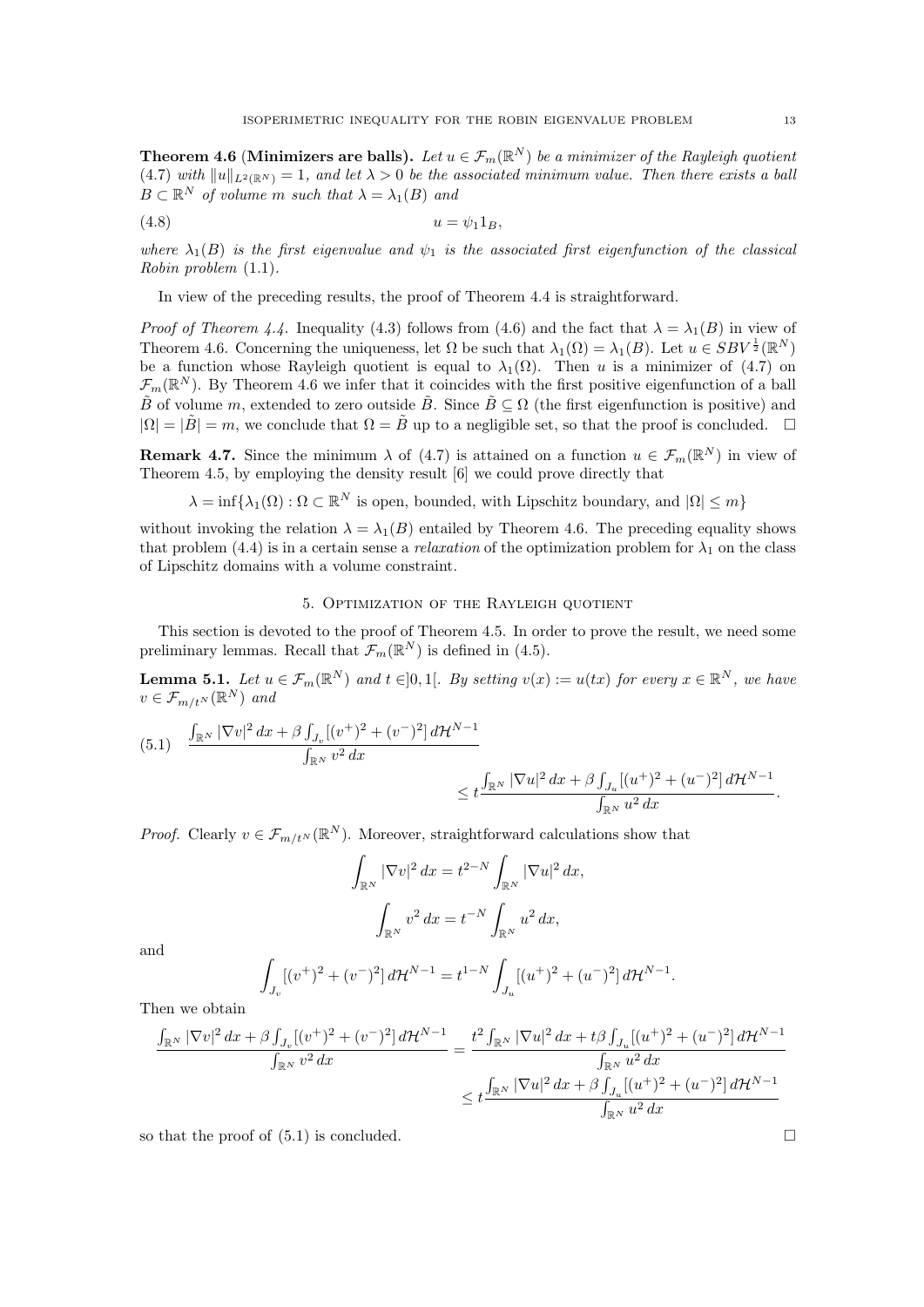**Lemma 5.2.** Let  $u \in \mathcal{F}_m(\mathbb{R}^N)$  be such that  $\int_{\mathbb{R}^N} u^2 dx = L > 0$  and

$$
\int_{\mathbb{R}^N} |\nabla u|^2 \, dx + \int_{J_u} [(u^+)^2 + (u^-)^2] \, d\mathcal{H}^{N-1} = M > 0.
$$

Then there exist  $y \in \mathbb{R}^N$  such that

(5.2) 
$$
|\text{supp}(u) \cap Q_1(y)| \ge \left(\frac{S}{M(1+1/L)+2}\right)^N
$$

where S depends only on N, and  $Q_1(y)$  is an open unit cube centered at y.

Proof. Let us adapt to our SBV-context an idea by H. Brezis reported in E.H. Lieb's paper [12, Section 3. Since  $J_u$  is  $\mathcal{H}^{N-1}$ -rectifiable in view of Lemma 3.2, we can find  $z \in \mathbb{R}^N$  such that the grid  $z + \xi + \partial Q_1$ , with  $\xi \in \mathbb{Z}^N$  and  $Q_1$  the unit cube centered at the origin, intersects  $J_u$  on a  $\mathcal{H}^{N-1}$ -negligible set. We clearly can find  $y = z + \bar{\xi} \in \mathbb{R}^N$  such that

$$
(5.3)\qquad \qquad \int_{Q_1(y)} u^2 dx \neq 0
$$

and

(5.4) 
$$
\int_{Q_1(y)} |\nabla u|^2 dx + \int_{J_u \cap Q_1(y)} [(u^+)^2 + (u^-)^2] d\mathcal{H}^{N-1} \leq K \int_{Q_1(y)} u^2 dx,
$$

where  $K = M(1 + 1/L)$ . Since by definition  $u^2 \in SBV(\mathbb{R}^N)$ , the immersion of  $BV(Q_1(y))$  into  $L^{N/N-1}(Q_1(y))$  entails that there exists  $S > 0$  depending only on N such that

$$
S||u^{2}||_{L^{N/N-1}(Q_{1}(y))} \leq ||u^{2}||_{BV(Q_{1}(y))}
$$
  
=  $2 \int_{Q_{1}(y)} |u||\nabla u| dx + \int_{J_{u} \cap Q_{1}(y)} [(u^{+})^{2} - (u^{-})^{2}] d\mathcal{H}^{N-1} + \int_{Q_{1}(y)} u^{2} dx$   
 $\leq \int_{Q_{1}(y)} [|\nabla u|^{2} + u^{2}] dx + \int_{J_{u} \cap Q_{1}(y)} [(u^{+})^{2} + (u^{-})^{2}] d\mathcal{H}^{N-1} + \int_{Q_{1}(y)} u^{2} dx$ 

so that in view of  $(5.4)$  and by applying Hölder inequality we get

$$
\begin{array}{l} \displaystyle S\left(\int_{Q_1(y)}u^{\frac{2N}{N-1}}\,dx\right)^{N/N-1}\le (K+2)\int_{Q_1(y)}u^2\,dx\\ \\ \displaystyle\le (K+2)\left(\int_{Q_1(y)}u^{\frac{2N}{N-1}}\,dx\right)^{N/N-1}|\mathrm{supp}(u)\cap Q_1(y)|^{1/N}.\end{array}
$$

In view of (5.3) we conclude that

$$
|\text{supp}(u) \cap Q_1(y)|^{1/N} \ge \frac{S}{K+2}
$$

so that  $(5.2)$  follows.

**Lemma 5.3.** Let  $(u_n)_{n \in \mathbb{N}}$  be a sequence in  $\mathcal{F}_m(\mathbb{R}^N)$  such that

$$
\liminf_{n \to \infty} \int_{\mathbb{R}^N} u_n^2 dx > 0.
$$

Then

$$
\liminf_{n \to \infty} \int_{\mathbb{R}^N} |\nabla u_n|^2 \, dx + \beta \int_{J_{u_n}} [(u_n^+)^2 + (u_n^-)^2] \, d\mathcal{H}^{N-1} > 0.
$$

*Proof.* By contradiction, let  $(u_{n_k})_{k \in \mathbb{N}}$  be a subsequence such that

(5.5) 
$$
\lim_{k \to \infty} \int_{\mathbb{R}^N} u_{n_k}^2 dx = L > 0
$$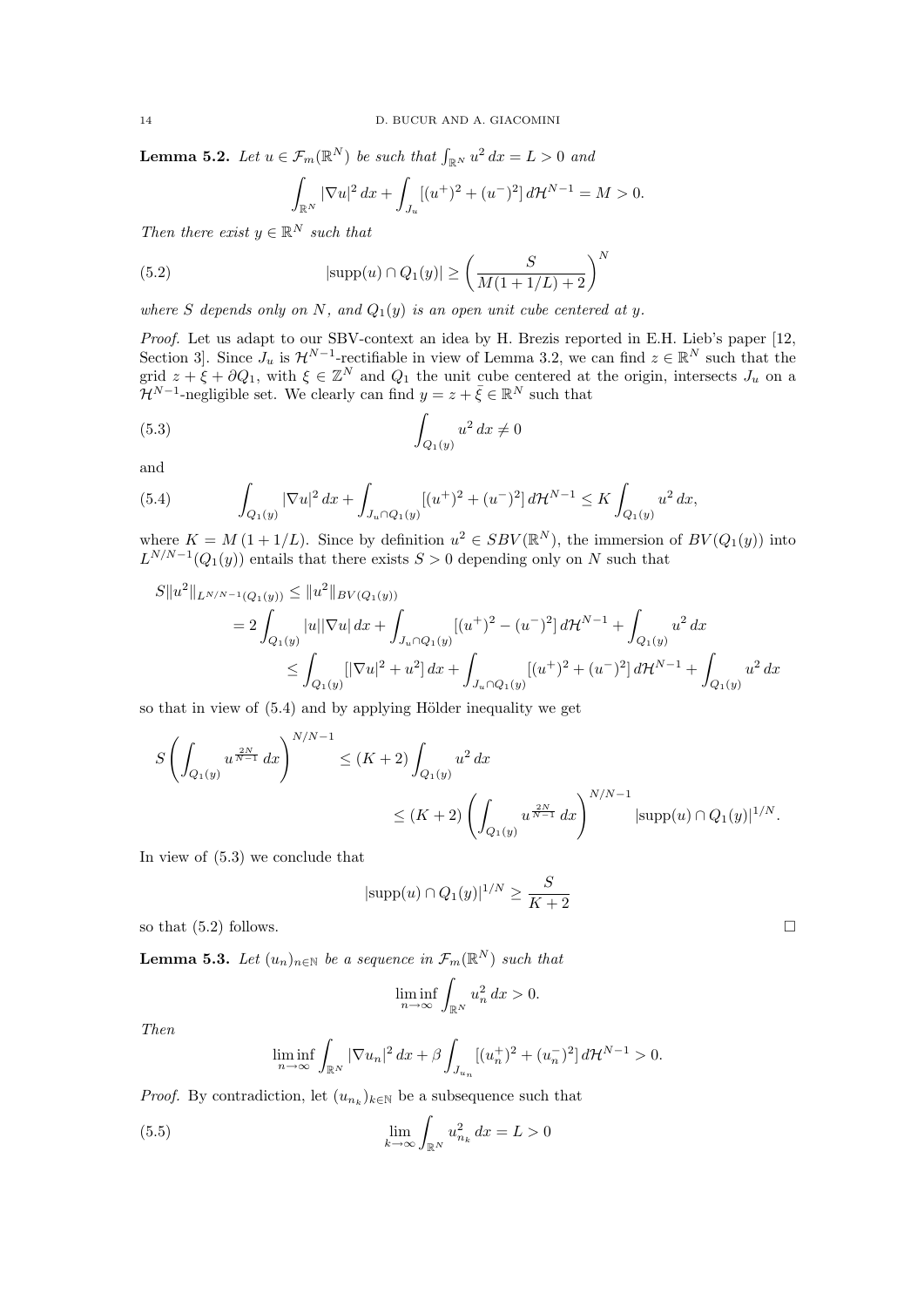and

$$
\lim_{k \to \infty} \int_{\mathbb{R}^N} |\nabla u_{n_k}|^2 \, dx + \beta \int_{J_{u_{n_k}}} [(u_{n_k}^+)^2 + (u_{n_k}^-)^2] \, d\mathcal{H}^{N-1} = 0.
$$

Since by definition  $v_n := u_n^2 \in SBV(\mathbb{R}^N)$ , by Sobolev inequality for the embedding of  $BV(\mathbb{R}^N)$ into  $L^{N/N-1}(\mathbb{R}^N)$  we get for k large

$$
C||u_{n_k}^2||_{L^{N/N-1}(\mathbb{R}^N)} \le |Du_{n_k}^2|(\mathbb{R}^N) = 2 \int_{\mathbb{R}^N} |u_{n_k}||\nabla u_{n_k}| dx + \int_{J_{u_{n_k}}} [(u_{n_k}^+)^2 - (u_{n_k}^-)^2] d\mathcal{H}^{N-1}
$$
  

$$
\le 2(\sqrt{L}+1) \left(\int_{\mathbb{R}^N} |\nabla u_{n_k}|^2 dx\right)^{1/2} + \int_{J_{u_{n_k}}} [(u_{n_k}^+)^2 + (u_{n_k}^-)^2] d\mathcal{H}^{N-1} \to 0
$$

so that

$$
u_{n_k} \to 0
$$
 strongly in  $L^{2N/N-1}(\mathbb{R}^N)$ .

Since  $|supp(u_{n_k})| \leq m$  for every  $k \in \mathbb{N}$ , by Hölder inequality we deduce that  $u_{n_k} \to 0$  strongly in  $L^2(\mathbb{R}^N)$ , which is against (5.5).

We are now in a position to prove Theorem 4.5.

Proof of Theorem 4.5. The proof of the Theorem involves a compactness-vanishing-dichotomy alternative in the framework of the concentration-compactness principle of P.L. Lions [13, 14].

Let  $(u_n)_{n\in\mathbb{N}}$  be a minimizing sequence in  $\mathcal{F}_m(\mathbb{R}^N)$  for problem  $(4.7)$ , and let  $\lambda$  be the associated value of the infimum. By Lemma 5.1 we may assume that for every  $n \in \mathbb{N}$ 

$$
|supp(u_n)| = m,
$$

and (renormalizing)

(5.6) 
$$
\int_{\mathbb{R}^N} u_n^2 dx = 1.
$$

In view of Lemma 5.3, we get  $\lambda > 0$ .

Following [14], for every  $R > 0$  let us set

$$
Q_n(R) := \sup_{y \in \mathbb{R}^N} \int_{B_R(y)} u_n^2 dx.
$$

Clearly  $Q_n : [0, +\infty[ \to [0, +\infty[$  is a sequence of monotone functions. Up to a subsequence, in view of Helly's theorem, we may assume that

$$
Q_n \to Q
$$
 pointwise on  $[0, +\infty[$ 

for a suitable monotone increasing function  $Q : [0, +\infty[ \rightarrow [0, +\infty[$ . We will have different alternatives depending on the behaviour of  $Q(R)$ . Following Lions, if  $Q \equiv 0$ , we say that vanishing occurs, while if  $\lim_{R\to+\infty} Q(R) = \alpha$  with  $0 < \alpha < 1$ , we say that *dichotomy* occurs. In the following we show that vanishing and dichotomy cannot occur, so that  $\lim_{R\to+\infty} Q(R) = 1$ , i.e., we have compactness, and this leads to a solution of the problem.

We divide the proof in three steps.

Step 1: Vanishing cannot occur. We claim that it is not possible that  $Q(R) \equiv 0$ , i.e., for every  $R > 0$ 

(5.7) 
$$
\lim_{n \to \infty} \sup_{y \in \mathbb{R}^N} \int_{B_R(y)} u_n^2 dx = 0.
$$

Since

$$
\int_{\mathbb{R}^N} |\nabla u_n|^2 \, dx + \beta \int_{J_{u_n}} [(u_n^+)^2 + (u_n^-)^2] \, d\mathcal{H}^{N-1} =: M_n \to \lambda > 0,
$$

by Lemma 5.2 we can find  $y_n \in \mathbb{R}^N$  and  $C > 0$  such that

(5.8) 
$$
\liminf_{n \to \infty} |\text{supp}(u_n) \cap Q_1(y_n)|^{1/N} \geq C.
$$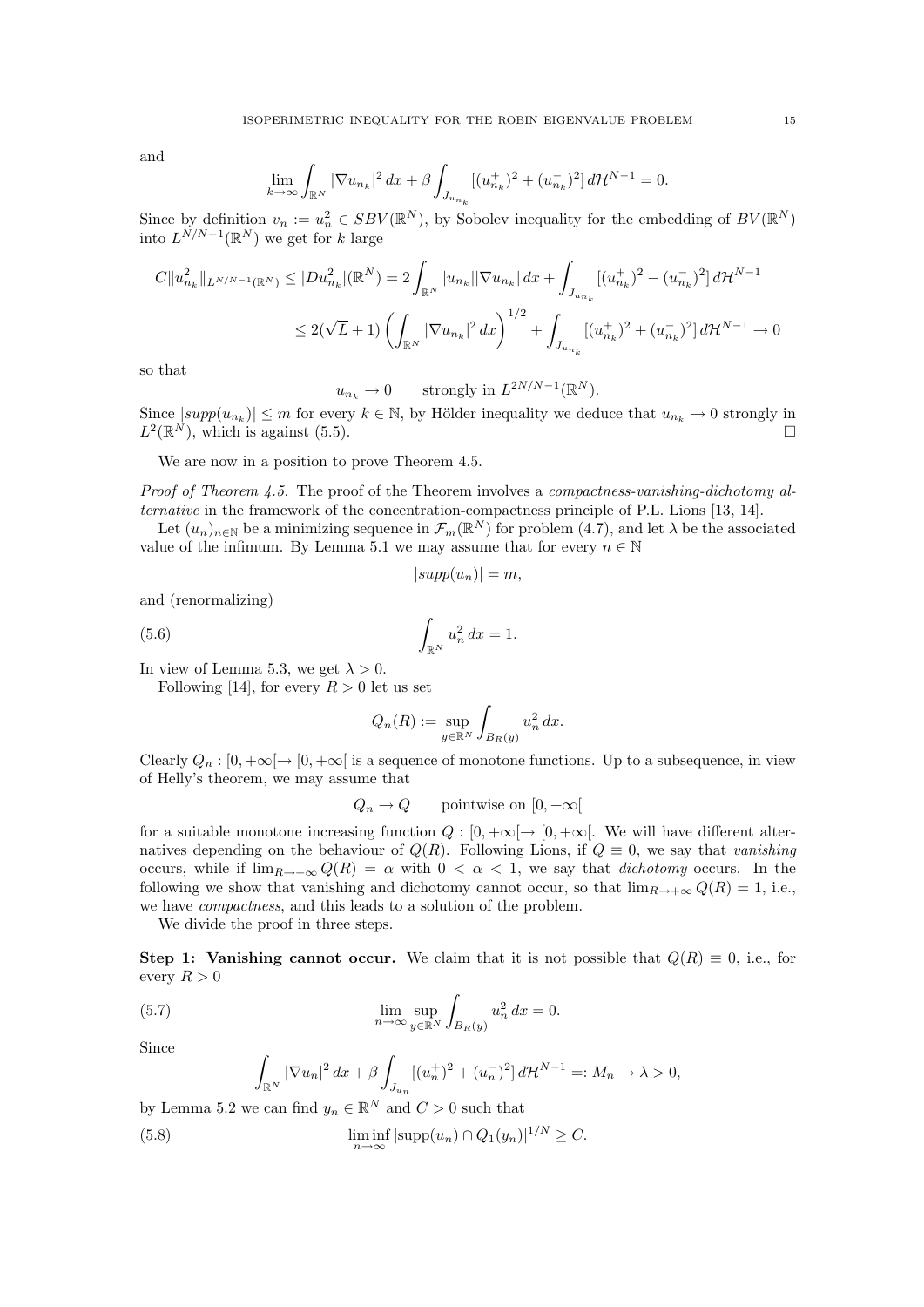Since by (5.7) we have

(5.9) 
$$
\lim_{n \to \infty} \int_{Q_1(y_n)} u_n^2 dx = 0,
$$

it is not restrictive (up to reducing  $Q_1(y_n)$  if necessary, which is possible in view of  $(5.8)$ ) to assume that the trace  $\gamma(u_n^2)$  of  $u_n^2 \in SBV(\mathbb{R}^N)$  on the boundary of  $Q_1(y_n)$  converges to zero strongly in  $L^1(\partial Q_1(y_n))$ , i.e.,

(5.10) 
$$
\lim_{n \to \infty} \int_{\partial Q_1(y_n)} \gamma(u_n^2) dx = 0.
$$

Let us consider  $w_n := u_n 1_{\mathbb{R}^N \setminus Q_1(y_n)} \in SBV^{\frac{1}{2}}(\mathbb{R}^N)$ . Notice that by (5.9) we have

$$
\lim_{n \to \infty} \int_{\mathbb{R}^N} w_n^2 \, dx = 1.
$$

Moreover we have

$$
\int_{\mathbb{R}^N} |\nabla w_n|^2 dx + \beta \int_{J_{w_n}} [(w_n^+)^2 + (w_n^-)^2] d\mathcal{H}^{N-1}
$$
\n
$$
= \int_{\mathbb{R}^N \setminus Q_1(y_n)} |\nabla u_n|^2 dx + \beta \int_{J_{u_n} \setminus \bar{Q}_1(y_n)} [(u_n^+)^2 + (u_n^-)^2] d\mathcal{H}^{N-1} + \beta \int_{\partial Q_1(y_n)} \gamma(u_n^2) d\mathcal{H}^{N-1}
$$
\n
$$
\leq M_n + \beta \int_{\partial Q_1(y_n)} \gamma(u_n^2) d\mathcal{H}^{N-1}.
$$

By (5.10) we conclude that  $(w_n)_{n\in\mathbb{N}}$  is a minimizing sequence for the main problem (4.7). But this cannot be the case because in view of (5.8) we have that

$$
|supp(w_n)| = (1 - \varepsilon)m
$$

with  $\varepsilon > 0$ , so that using the rescaling property (5.1) we obtain a contradiction.

Step 2: Dichotomy cannot occur. Let us assume that  $\lim_{R\to+\infty} Q(R) = \alpha$  with  $0 < \alpha < 1$ . Following [14], for every  $\varepsilon > 0$  we can find two radial cut off functions  $\varphi_n, \psi_n : \mathbb{R}^N \to [0, 1]$  with  $\|\nabla\varphi_n\|_{\infty}, \|\nabla\psi_n\|_{\infty}\leq\varepsilon,$ 

$$
\lim_{n \to \infty} \text{dist}(\text{supp}(\varphi_n), \text{supp}(1 - \psi_n)) = +\infty,
$$

and we can find  $y_n \in \mathbb{R}^N$  such that by setting  $v_n := \varphi_n(\cdot + y_n)u_n$  and  $w_n := (1 - \psi_n)(\cdot + y_n)u_n$ we have

$$
||u_n^2 - v_n^2 - w_n^2||_{L^1(\mathbb{R}^N)} \le \varepsilon,
$$

(5.11) 
$$
\left| \int_{\mathbb{R}^N} v_n^2 dx - \alpha \right| \leq \varepsilon \quad \text{and} \quad \left| \int_{\mathbb{R}^N} w_n^2 dx - (1 - \alpha) \right| \leq \varepsilon.
$$

A straightforward calculation shows that

(5.12) 
$$
\liminf_{n \to \infty} \int_{\mathbb{R}^N} [|\nabla u_n|^2 - |\nabla v_n|^2 - |\nabla w_n|^2] dx \ge e(\varepsilon),
$$

where  $e(\varepsilon) \to 0$  as  $\varepsilon \to 0$ . On the other hand, since  $J_{v_n} \subseteq J_{u_n}$ ,  $J_{w_n} \subseteq J_{u_n}$  and  $v_n^{\pm}$ ,  $w_n^{\pm} \leq u_n^{\pm}$ , we get

$$
(5.13) \quad \liminf_{n \to \infty} \int_{J_{u_n}} (u_n^+)^2 + (u_n^-)^2 d\mathcal{H}^{N-1} - \int_{J_{v_n}} (v_n^+)^2 + (v_n^-)^2 d\mathcal{H}^{N-1} - \int_{J_{w_n}} (w_n^+)^2 + (w_n^-)^2 d\mathcal{H}^{N-1} \ge 0.
$$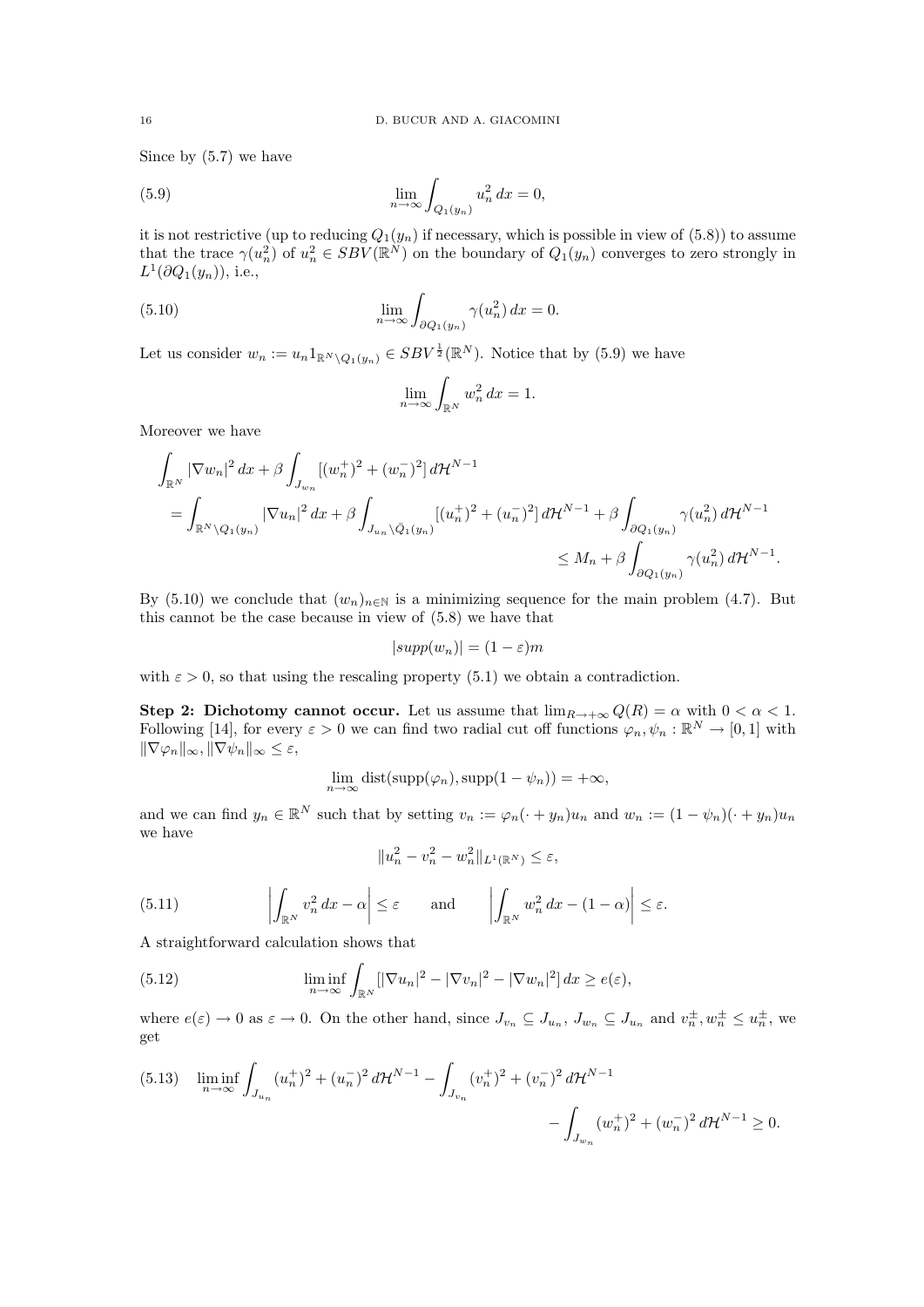We conclude that for  $n$  large

$$
\frac{\int_{\mathbb{R}^N} |\nabla u_n|^2 dx + \beta \int_{J_{u_n}} [(u_n^+)^2 + (u_n^-)^2] d\mathcal{H}^{N-1}}{\int_{\mathbb{R}^N} u_n^2 dx} \ge e(\varepsilon) + (1 - 2\varepsilon) \cdot \frac{\int_{\mathbb{R}^N} |\nabla v_n|^2 dx + \int_{\mathbb{R}^N} |\nabla w_n|^2 dx + \beta \int_{J_{v_n}} [(v_n^+)^2 + (v_n^-)^2] d\mathcal{H}^{N-1} + \beta \int_{J_{w_n}} [(w_n^+)^2 + (w_n^-)^2] d\mathcal{H}^{N-1}}{\int_{\mathbb{R}^N} v_n^2 dx + \int_{\mathbb{R}^N} w_n^2 dx}.
$$

Up to a subsequence we thus may assume that for  $n$  large

$$
\frac{\int_{\mathbb{R}^N} |\nabla u_n|^2 dx + \beta \int_{J_{u_n}} [(u_n^+)^2 + (u_n^-)^2] d\mathcal{H}^{N-1}}{\int_{\mathbb{R}^N} u_n^2 dx}
$$
  
 
$$
\geq e(\varepsilon) + (1 - 2\varepsilon) \frac{\int_{\mathbb{R}^N} |\nabla v_n|^2 dx + \beta \int_{J_{v_n}} [(v_n^+)^2 + (v_n^-)^2] d\mathcal{H}^{N-1}}{\int_{\mathbb{R}^N} v_n^2 dx}.
$$

By passing to the limit we obtain

(5.14) 
$$
\frac{\lambda - e(\varepsilon)}{1 - 2\varepsilon} \ge \liminf_{n \to \infty} \frac{\int_{\mathbb{R}^N} |\nabla v_n|^2 dx + \beta \int_{J_{v_n}} [(v_n^+)^2 + (v_n^-)^2] d\mathcal{H}^{N-1}}{\int_{\mathbb{R}^N} v_n^2 dx}
$$

If  $\varepsilon$  is small enough, inequalities (5.12), (5.13) and (5.11) together with Lemmas 5.3 and 5.2 imply that for n large

$$
|\text{supp}(w_n)| \ge \left(\frac{S}{\lambda(1+1/(1-\alpha+\varepsilon))+2}\right)^N =: \eta_{\varepsilon} m,
$$

where  $\eta_{\varepsilon} \in ]0,1[$  and S depends only on N. Clearly, since a similar lower bound holds also for supp $(v_n)$ , we get  $\eta_{\varepsilon} \to \eta$ , with  $\eta \in ]0,1[$  depending only on  $\alpha$ ,  $\lambda$ , and m. As a consequence we get that for  $n$  large

$$
|\text{supp}(v_n)| \le (1 - \eta_{\varepsilon})m,
$$

so that in view of Lemma 5.1 and (5.14) we deduce that

$$
(1-\eta_\varepsilon)\frac{\lambda-e(\varepsilon)}{1-2\varepsilon}\geq\lambda,
$$

which is impossible if  $\varepsilon$  is small enough. This proves that dichotomy cannot occur, and the proof of Step 2 is concluded.

Step 3: Compactness and conclusion. In view of Steps 1 and 2, we have that

$$
\lim_{R \to \infty} Q(R) = 1,
$$

i.e., we are in the *compact case*. Following [14], there exist  $y_n \in \mathbb{R}^N$  such that by setting

$$
v_n(x) := u_n(x + y_n)
$$

we have up to a subsequence

(5.15) 
$$
v_n \rightharpoonup u \qquad \text{weakly in } L^2(\mathbb{R}^N)
$$

for some  $u \in L^2(\mathbb{R}^N)$  and

(5.16) 
$$
\limsup_{n \to \infty} \int_{\mathbb{R}^N \setminus B_R(0)} v_n^2 dx \le \varepsilon(R)
$$

with  $\varepsilon(R) \to 0$  as  $R \to +\infty$ .

Since  $v_n$  satisfies the assumptions of Theorem 3.3, we deduce that  $u \in SBV^{\frac{1}{2}}(\mathbb{R}^N)$  and  $v_n \to u$ strongly in  $L^2_{loc}(\mathbb{R}^N)$ . Let us fix  $R > 0$ . By (5.16) we deduce

$$
\int_{B_R(0)} u^2 dx = \lim_{n \to \infty} \int_{B_R(0)} v_n^2 dx \ge 1 - \varepsilon(R).
$$

.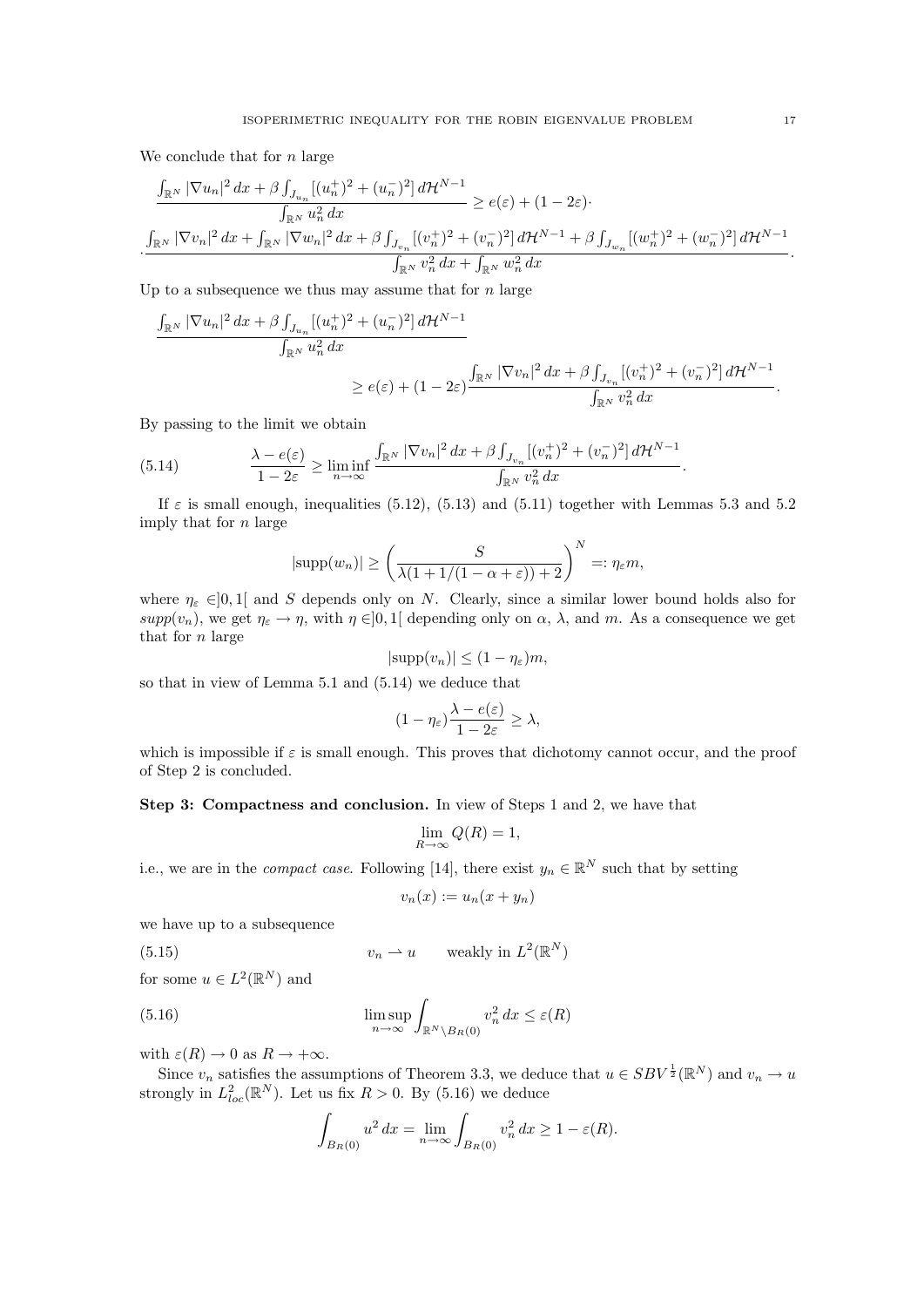Sending  $R \to +\infty$  we conclude

$$
\int_{\mathbb{R}^N} u^2 \, dx = 1
$$

so that by  $(5.15)$  and  $(5.6)$ 

(5.17) 
$$
v_n \to u \quad \text{strongly in } L^2(\mathbb{R}^N).
$$

This entails  $u \in \mathcal{F}_m(\mathbb{R}^N)$ . Moreover, by the lower semicontinuity result given in Theorem 3.3 we deduce

$$
\int_{\mathbb{R}^N} |\nabla u|^2 dx + \beta \int_{J_u} [(u^+)^2 + (u^-)^2] d\mathcal{H}^{N-1}
$$
\n
$$
\leq \liminf_{n \to \infty} \int_{\mathbb{R}^N} |\nabla u_n|^2 dx + \beta \int_{J_{u_n}} [(u_n^+)^2 + (u_n^-)^2] d\mathcal{H}^{N-1} = \lambda,
$$

so that, in view of (5.17) and (5.6) we infer that  $u \in \mathcal{F}_m(\mathbb{R}^N)$  is a minimizer of the main problem (4.7). The proof of Theorem 4.5 is now concluded.  $\square$ 

**Remark 5.4.** From the proof of Theorem 4.5 we deduce the following result: if  $u_n \in \mathcal{F}_m(\mathbb{R}^N)$  is a minimizing sequence for (4.7), then up to a subsequence and to a translation  $u_n \to u$  strongly in  $L^2(\mathbb{R}^N)$  for some minimizer  $u \in \mathcal{F}_m(\mathbb{R}^N)$  of (4.7).

## 6. Structure of minimizers

This section is devoted to the proof of Theorem 4.6. In order to get the result, we will follow the strategy employed in [5] which we adapt to our SBV-context.

Let  $u \in \mathcal{F}_m(\mathbb{R}^N)$  be a minimizer of  $(4.7)$  such that  $||u||_{L^2(\mathbb{R}^N)} = 1$ , and let  $\lambda > 0$  be the associated minimum value. In what follows we will identify functions  $v \in SBV^{\frac{1}{2}}(\mathbb{R}^N)$  with their approximately continuous representatives, i.e., we let  $v(x)$  be equal to the approximate limit at x if  $x \notin J_v$ , and let  $v(x) = 0$  if  $x \in J_v$ . Moreover, we will consider  $\nabla v = 0$  on the negligible set where  $v$  is not approximately differentiable.

Let us set for  $t \geq 0$ 

$$
U_t := \{ x \in \mathbb{R}^N : u(x) > t \}.
$$

By Coarea Formula in BV [1, Theorem 3.40] applied to  $u^2$ , it turns out that for a.e.  $t > 0$  the set  $U_t$  has finite perimeter: we denote by  $\partial^* U_t$  its reduced boundary. Moreover,  $U_t$  has also finite volume for every  $t > 0$ .

**Proposition 6.1** (Euler-Lagrange equation). Let  $t > 0$  and  $v \in SBV^{\frac{1}{2}}(\mathbb{R}^{N})$  be such that  $|supp(v) \setminus U_t| = 0, ||v||_{\infty} < +\infty, J_v \subseteq J_u$  and

$$
\int_{J_u\backslash J_v} v^2\,d{\mathcal H}^{N-1}<+\infty.
$$

Then the following equality holds:

(6.1) 
$$
\int_{\mathbb{R}^N} \nabla u \cdot \nabla v \, dx + \beta \int_{J_u} [u^+ \gamma^+ (v) + u^- \gamma^- (v)] d\mathcal{H}^{N-1} = \lambda \int_{\mathbb{R}^N} uv \, dx,
$$

where  $\gamma^{\pm}(v)$  are the traces of v on the rectifiable set  $J_u$  oriented by the normal  $\nu_u$ .

*Proof.* Let  $s \in \mathbb{R}$  be so small that the variation  $u + sv$  belongs to  $\mathcal{F}_m(\mathbb{R}^N)$ . Since  $J_{u+sv} \subseteq J_u$ , the Rayleigh quotient for  $u + sv$  may be written as follows

(6.2) 
$$
\frac{\int_{\mathbb{R}^N} |\nabla u + s \nabla v|^2 dx + \beta \int_{J_{u+sv}} [(\gamma^+(u) + s \gamma^+(v))^2 + (\gamma^-(u) + s \gamma^-(v))^2] d\mathcal{H}^{N-1}}{\int_{\mathbb{R}^N} (u + sv)^2 dx}.
$$

Notice that there exists a countable set B such that for  $s \notin B$ 

(6.3) 
$$
\mathcal{H}^{N-1}(J_u \setminus J_{u+sv}) = 0.
$$

Indeed, the sets

$$
J_u \quad \text{and} \quad D := \{ x \in J_u : \gamma^+(u)(x) \neq \gamma^-(u)(x) \}
$$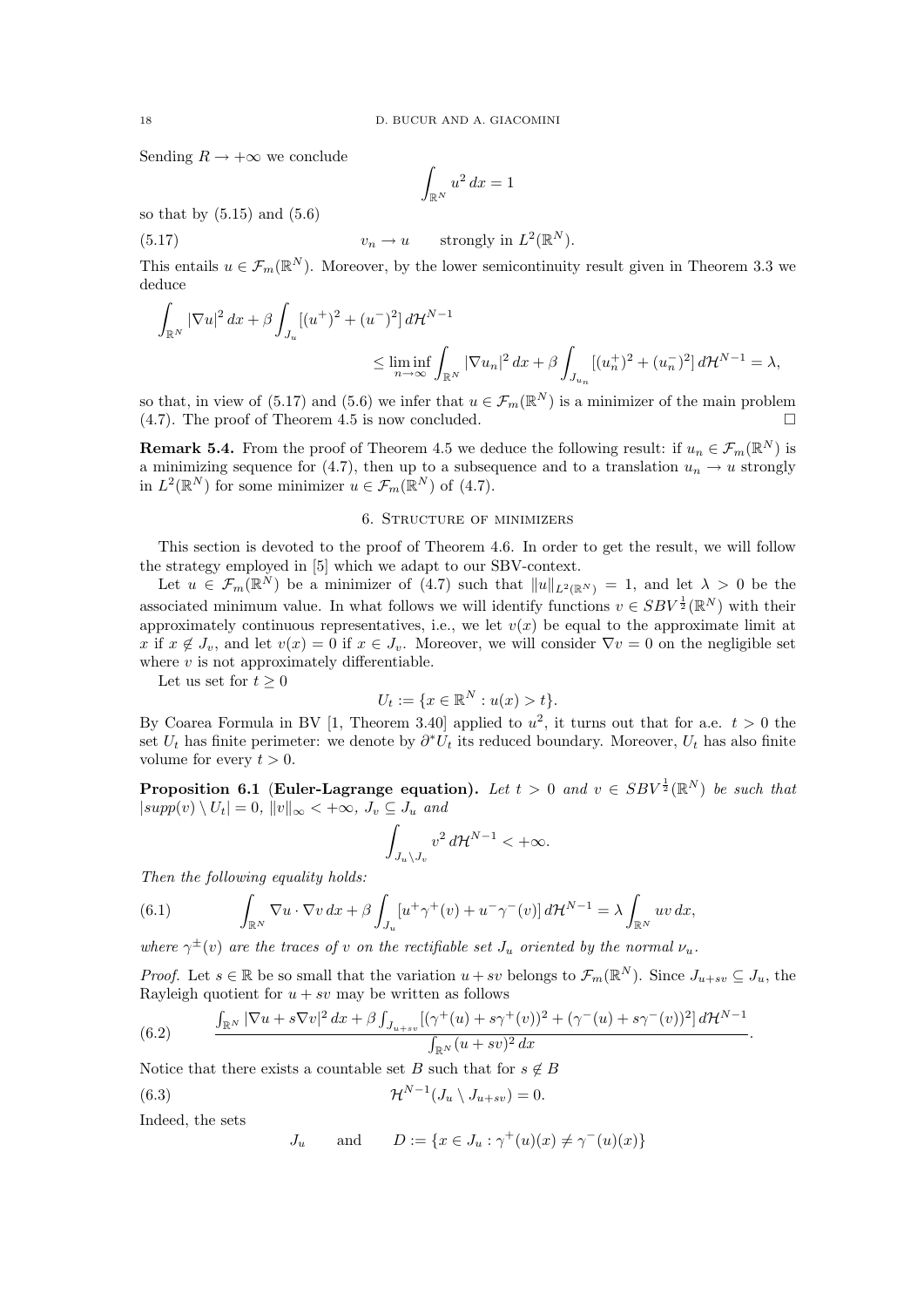coincide up to a  $\mathcal{H}^{N-1}$ -negligible set, and the same holds for

$$
J_{u+sv} \quad \text{and} \quad D_s := \{ x \in J_u : \gamma^+(u+sv)(x) \neq \gamma^-(u+sv)(x) \}.
$$

Notice that the sets  $D \setminus D_s$  are disjoint for every  $s \neq 0$ : indeed if  $x \in D \setminus D_s$  we have

$$
\gamma^+(u) \neq \gamma^-(u)
$$
 and  $\gamma^+(u+sv)(x) = \gamma^-(u+sv)(x)$ ,

so that  $\gamma^+(v)(x) \neq \gamma^-(v)(x)$  and

$$
s = -\frac{\gamma^+(u)(x) - \gamma^-(u)(x)}{\gamma^+(v)(x) - \gamma^-(v)(x)},
$$

i.e., s has a precise value. By general arguments of measure theory, we conclude that only for a countable number of  $s \neq 0$  the sets  $D \setminus D_s$  have positive  $\mathcal{H}^{N-1}$ -measure. If denote by B such a countable set of values, relation (6.3) follows.

For  $s \notin B$  we deduce that (6.2) can be rewritten in the following form

$$
\frac{\int_{\mathbb{R}^N}|\nabla u+s\nabla v|^2\,dx+\beta\int_{J_u}[(\gamma^+(u)+s\gamma^+(v))^2+(\gamma^-(u)+s\gamma^-(v))^2]\,d\mathcal{H}^{N-1}}{\int_{\mathbb{R}^N}(u+sv)^2\,dx}:=g(s).
$$

The Euler-Lagrange equation (6.1) follows now by exploiting the fact that  $g(s) \ge g(0)$  with  $s \notin B$ , and recalling that  $\gamma^+(u)(x) = u^+(x)$  and  $\gamma^-(u)(x) = u^-(x)$  for  $\mathcal{H}^{N-1}$ -a.e.  $x \in J_u$ .

For every Borel function  $\varphi : \mathbb{R}^N \to [0, +\infty[$  we set for those t for which  $U_t$  has finite perimeter and has finite positive volume

$$
H(U_t, \varphi) := \frac{1}{|U_t|} \left[ -\int_{U_t} \varphi^2 dx + \int_{\partial^* U_t \setminus J_u} \varphi d\mathcal{H}^{N-1} + \beta \left( \mathcal{H}^{N-1}(J_u \cap \{u^+ > t\}) + \mathcal{H}^{N-1}(J_u \cap \{u^- > t\}) \right) \right],
$$

whenever the expression is well defined. The functional H is similar to the functional  $H_{\Omega}$  employed in [9] and in [5]: in our context also "jump terms" appear. Notice that only the values of  $\varphi$  on  $U_t$ and  $\partial^* U_t$  are involved in the definition.

For every  $t > 0$  we have

$$
\frac{|\nabla u|}{u} \in L^2(U_t).
$$

We need some lemmas.

**Lemma 6.2.** For a.e.  $t > 0$  the following equality holds

(6.4) 
$$
\lambda = H\left(U_t, \frac{|\nabla u|}{u}\right).
$$

*Proof.* Following [5], we derive  $(6.4)$  from the Euler-Lagrange equation  $(6.1)$  by choosing suitable variations v. For every  $\varepsilon > 0$  let us consider

$$
v_{\varepsilon} := \frac{1}{u} \min \left\{ 1, \frac{\max\{0, u - t\}}{\varepsilon} \right\},\,
$$

where  $t > 0$  is such that  $U_t$  has finite perimeter and has finite positive volume: we know that almost every t matches these requirements. As  $\varepsilon \to 0$  we obtain

$$
v_{\varepsilon} \to \frac{1}{u} 1_{U_t}
$$
 pointwise a.e. on  $\mathbb{R}^N$ .

Since  $v_{\varepsilon}$  is a good test for the Euler-Lagrange equation of u, we get

(6.5) 
$$
\int_{\mathbb{R}^N} \nabla u \cdot \nabla v_{\varepsilon} dx + \beta \int_{J_u} [u^+ \gamma^+ (v_{\varepsilon}) + u^- \gamma^- (v_{\varepsilon})] d\mathcal{H}^{N-1} = \lambda \int_{\mathbb{R}^N} u v_{\varepsilon} dx.
$$

Notice that by monotone convergence

(6.6) 
$$
\lim_{\varepsilon \to 0} \int_{\mathbb{R}^N} uv_{\varepsilon} dx = |U_t|.
$$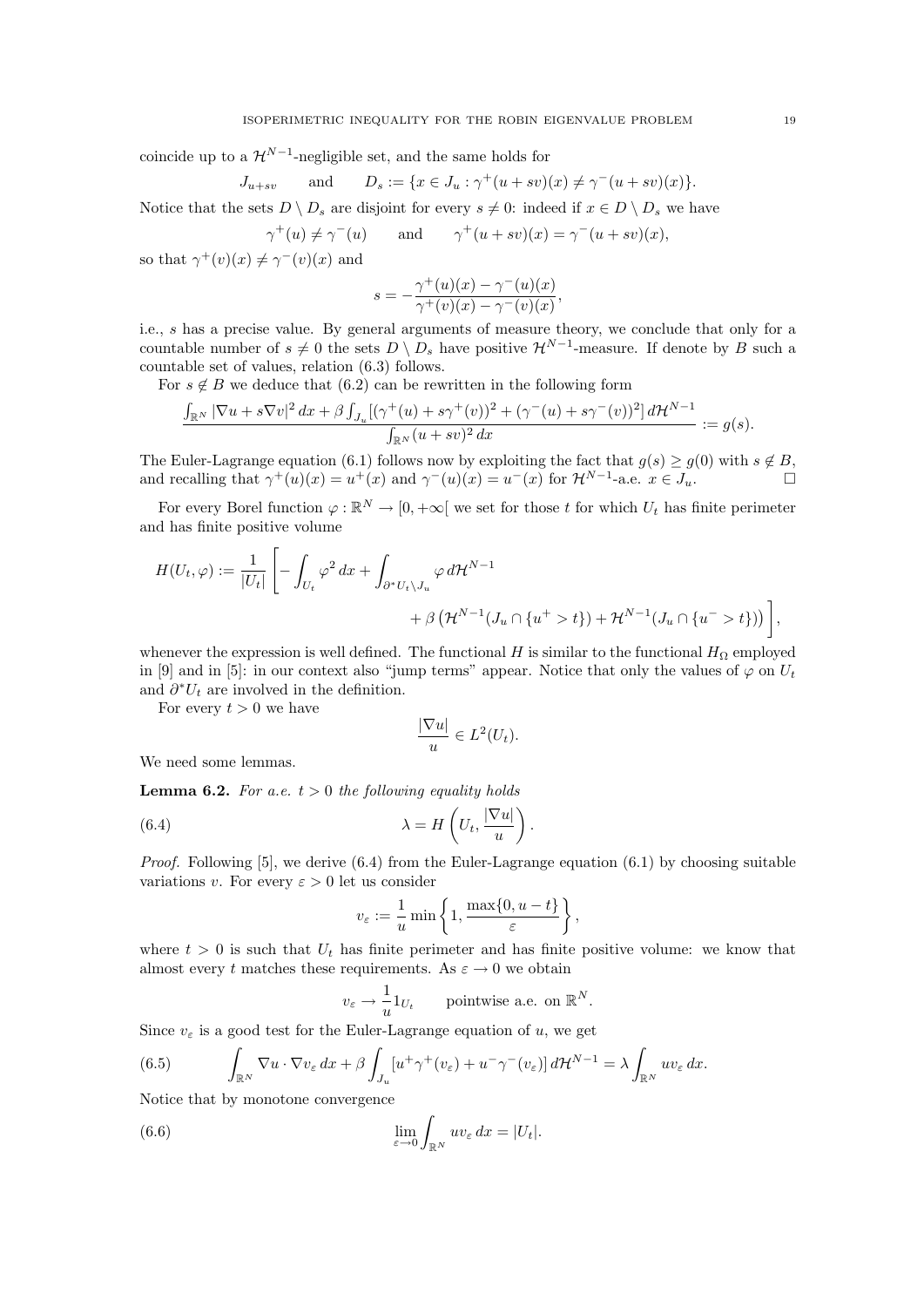Let us consider the first term on the left-hand side. In the following calculations we will repeatedly use the fact that if  $\psi$  is an approximately differentiable function and E is a level set of  $\psi$ , then  $\nabla \psi = 0$  almost everywhere on E. By the chain rule in BV [1, Theorem 3.96] we get

$$
(6.7) \quad \int_{\mathbb{R}^N} \nabla u \cdot \nabla v_{\varepsilon} \, dx = \int_{U_{t+\varepsilon}} \nabla u \nabla \left(\frac{1}{u}\right) \, dx + \frac{1}{\varepsilon} \int_{U_t \setminus U_{t+\varepsilon}} \nabla u \nabla \left(1 - \frac{t}{u}\right) \, dx
$$

$$
= - \int_{U_{t+\varepsilon}} \frac{|\nabla u|^2}{u^2} \, dx + \frac{t}{\varepsilon} \int_{U_t \setminus U_{t+\varepsilon}} \frac{|\nabla u|^2}{u^2} \, dx.
$$

Notice that in view of the coarea formula in BV [1, Theorem 3.40] (applied for example to  $u \vee t \in SBV_{loc}(\mathbb{R}^N)$  we have

(6.8) 
$$
\int_{U_t \setminus U_{t+\varepsilon}} \frac{|\nabla u|^2}{u^2} dx = \int_{U_t \setminus U_{t+\varepsilon}} \frac{|\nabla u|}{u^2} |\nabla u| dx = \int_{(U_t \setminus U_{t+\varepsilon}) \setminus J_u} \frac{|\nabla u|}{u^2} d|D u|
$$
  
= 
$$
\int_t^{t+\varepsilon} \int_{\partial^* U_s \setminus J_u} \frac{|\nabla u|}{u^2} d\mathcal{H}^{N-1} ds.
$$

We deduce that for a.e.  $t > 0$ 

(6.9) 
$$
\lim_{\varepsilon \to 0^+} \frac{t}{\varepsilon} \int_{U_t \setminus U_{t+\varepsilon}} \frac{|\nabla u|^2}{u^2} dx = t \int_{\partial^* U_t \setminus J_u} \frac{|\nabla u|}{u^2} d\mathcal{H}^{N-1} = \int_{\partial^* U_t \setminus J_u} \frac{|\nabla u|}{u} d\mathcal{H}^{N-1}
$$

and

(6.10) 
$$
\lim_{\varepsilon \to 0^+} \int_{U_{t+\varepsilon}} \frac{|\nabla u|^2}{u^2} dx = \int_{U_t} \frac{|\nabla u|^2}{u^2} dx.
$$

Coming back to the jump-term in (6.5) we have by the property of traces under composition

$$
\int_{J_u} [u^+ \gamma^+ (v_{\varepsilon}) + u^- \gamma^- (v_{\varepsilon})] d\mathcal{H}^{N-1}
$$
\n
$$
= \int_{J_u} \left[ u^+ \frac{1}{u^+} \min \left\{ 1, \frac{\max\{0, u^+ - t\}}{\varepsilon} \right\} \right]
$$
\n
$$
+ u^- \frac{1}{u^-} \min \left\{ 1, \frac{\max\{0, u^- - t\}}{\varepsilon} \right\} \right] d\mathcal{H}^{N-1}
$$
\n
$$
= \int_{J_u} \left[ \min \left\{ 1, \frac{\max\{0, u^+ - t\}}{\varepsilon} \right\} + \min \left\{ 1, \frac{\max\{0, u^- - t\}}{\varepsilon} \right\} \right] d\mathcal{H}^{N-1}.
$$

By monotone convergence we conclude that

$$
(6.11) \quad \lim_{\varepsilon \to 0^+} \int_{J_u} \left[ u^+ \gamma^+ (v_\varepsilon) + u^- \gamma^- (v_\varepsilon) \right] d\mathcal{H}^{N-1}
$$
  
=  $\mathcal{H}^{N-1} (J_u \cap \{ u^+ > t \}) + \mathcal{H}^{N-1} (J_u \cap \{ u^- > t \}).$ 

By taking the limit as  $\varepsilon \to 0$  in (6.5) in view of (6.6)-(6.11) we obtain precisely (6.4) for a.e.  $t > 0$ , so that the proof is concluded.  $\hfill \square$ 

**Lemma 6.3.** Let  $\varphi : \mathbb{R}^N \to [0, +\infty[$  be a Borel function such that  $\varphi \in L^2(U_t)$  for every  $t > 0$ . Set

(6.12) 
$$
w := \varphi - \frac{|\nabla u|}{u} \quad \text{and} \quad F(t) := \int_{U_t} w \frac{|\nabla u|}{u} dx.
$$

Then  $F : ]0, +\infty[ \rightarrow \mathbb{R}$  is locally absolutely continuous and

(6.13) 
$$
H(U_t, \varphi) \leq \lambda - \frac{1}{t|U_t|} \frac{d}{dt} (t^2 F(t))
$$

for a.e.  $t \in ]0, +\infty[$ . Moreover, there is strict inequality (6.13) if and only if  $\varphi \neq \frac{\nabla u}{u}$  $\frac{\sqrt{u}}{u}$  in  $U_t$  on a set of positive measure.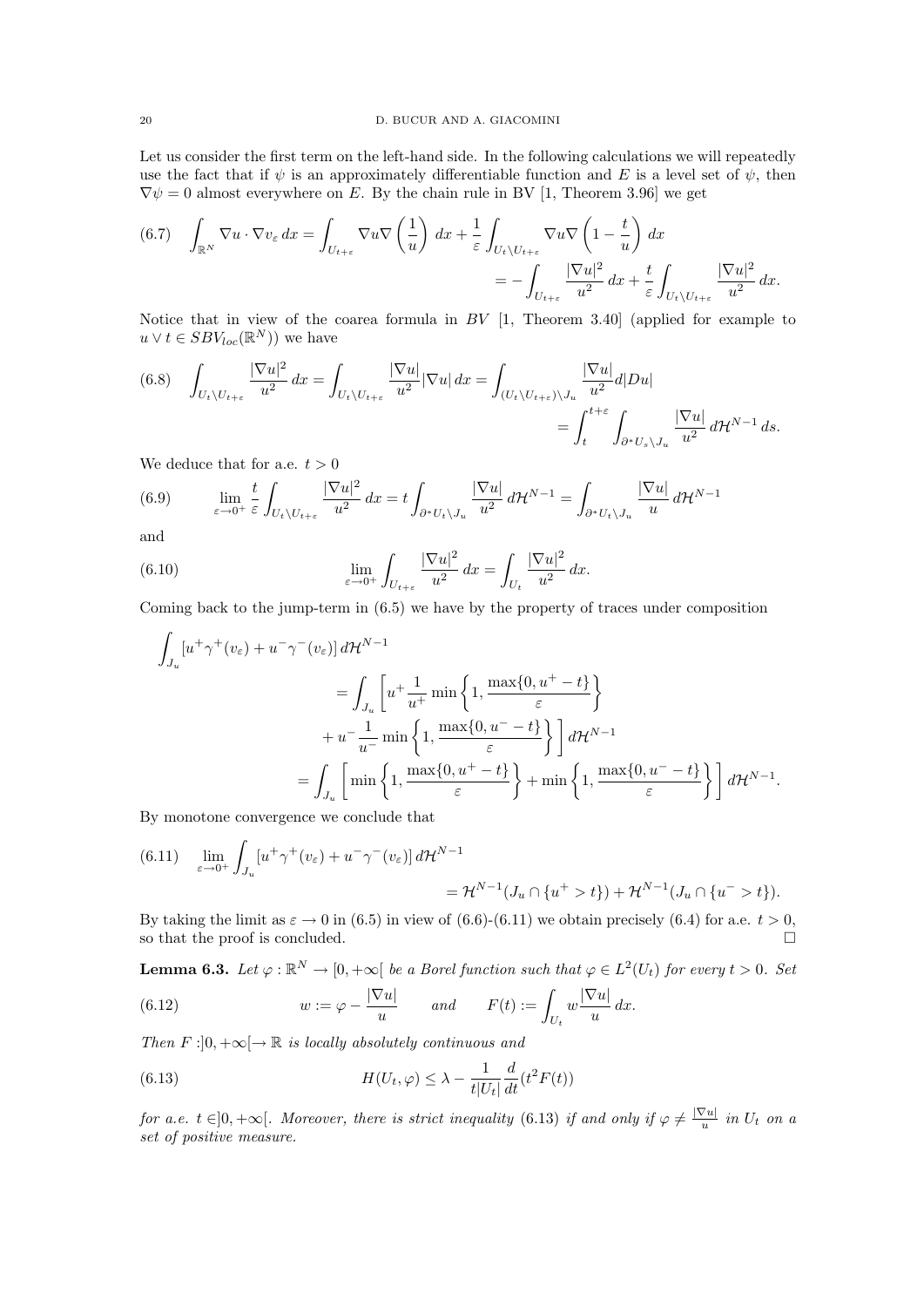*Proof.* By the level set representation (6.4) of  $\lambda$  we get for a.e.  $t > 0$  (using also the inequality  $a^2 - b^2 \ge 2b(a - b)$  for  $a, b \in \mathbb{R}$ )

$$
H(U_t, \varphi) = \lambda + \frac{1}{|U_t|} \left[ \int_{\partial^* U_t \setminus J_u} w \, d\mathcal{H}^{N-1} - \int_{U_t} \left( \varphi^2 - \frac{|\nabla u|^2}{u^2} \right) \, dx \right]
$$
  

$$
\leq \lambda + \frac{1}{|U_t|} \left[ \int_{\partial^* U_t \setminus J_u} w \, d\mathcal{H}^{N-1} - 2 \int_{U_t} w \frac{|\nabla u|}{u} \, dx \right]
$$
  

$$
= \lambda + \frac{1}{|U_t|} \left[ \int_{\partial^* U_t \setminus J_u} w \, d\mathcal{H}^{N-1} - 2F(t) \right].
$$

Moreover strict inequality holds if and only if  $\varphi \neq \frac{|\nabla u|}{|u|}$  $\frac{\partial u}{\partial u}$  in  $U_t$  on a set of positive measure. We claim that  $F(t)$  is locally absolutely continuous and for a.e.  $t > 0$ 

(6.14) 
$$
F'(t) = -\frac{1}{t} \int_{\partial^* U_t \setminus J_u} w \, d\mathcal{H}^{N-1}.
$$

Then it follows that

$$
H(U_t, \varphi) \le \lambda + \frac{1}{|U_t|} (-tF'(t) - 2F(t)) = \lambda - \frac{1}{t|U_t|} \frac{d}{dt} (t^2 F(t))
$$

which is precisely  $(6.13)$ .

In order to conclude the proof we have to check claim  $(6.14)$ . By the coarea formula in BV [1, Theorem 3.40] we get for every  $t > 0$ 

$$
F(t) = \int_{U_t} w \frac{|\nabla u|}{u} dx = \int_{U_t \setminus J_u} \frac{w}{u} d|Du| = \int_t^{+\infty} \int_{\partial^* U_s \setminus J_u} \frac{w}{u} d\mathcal{H}^{N-1} ds
$$
  
= 
$$
\int_t^{+\infty} \frac{1}{s} \int_{\partial^* U_s \setminus J_u} w d\mathcal{H}^{N-1} ds,
$$

so that  $F(t)$  is locally absolutely continuous and claim (6.14) holds.

**Lemma 6.4.** Let  $\varphi : \mathbb{R}^N \to [0, +\infty[$  be a Borel function such that  $\varphi \in L^2(\mathbb{R}^N) \cap L^\infty(\mathbb{R}^N)$  and  $\varphi \neq \frac{|\nabla u|}{ }$  $\frac{u}{u}$  on a subset of positive measure of supp(u).

Then there exists  $S \subset ]0, +\infty[$  of positive measure such that for every  $t \in S$ 

$$
\lambda > H(U_t, \varphi).
$$

Proof. By contradiction let

$$
\lambda \le H(U_t, \varphi)
$$

for a.e.  $t > 0$ . By  $(6.13)$  we infer

$$
\frac{d}{dt}(t^2F(t)) \le 0
$$

where  $F(t)$  is defined in (6.12). Moreover we have strict inequality for t small enough since the union of  $U_t$  exhausts  $supp(u)$ . We claim that

(6.15) 
$$
\lim_{t \to +\infty} t^2 F(t) = 0.
$$

From this we infer that  $\lim_{t\to 0^+} t^2 F(t) > 0$ . But since

$$
F(t) = \int_{U_t} w \frac{|\nabla u|}{u} dx = \int_{U_t} \varphi \frac{|\nabla u|}{u} dx - \int_{U_t} \frac{|\nabla u|^2}{u^2} dx \le \int_{U_t} \varphi \frac{|\nabla u|}{u} dx \le \frac{1}{t} \int_{U_t} \varphi |\nabla u| dx
$$
  

$$
\le \frac{1}{t} ||\varphi||_{L^2(\mathbb{R}^N)} ||\nabla u||_{L^2(\mathbb{R}^N)}
$$

we get  $\lim_{t\to 0^+} t^2 F(t) \leq 0$ , which is absurd.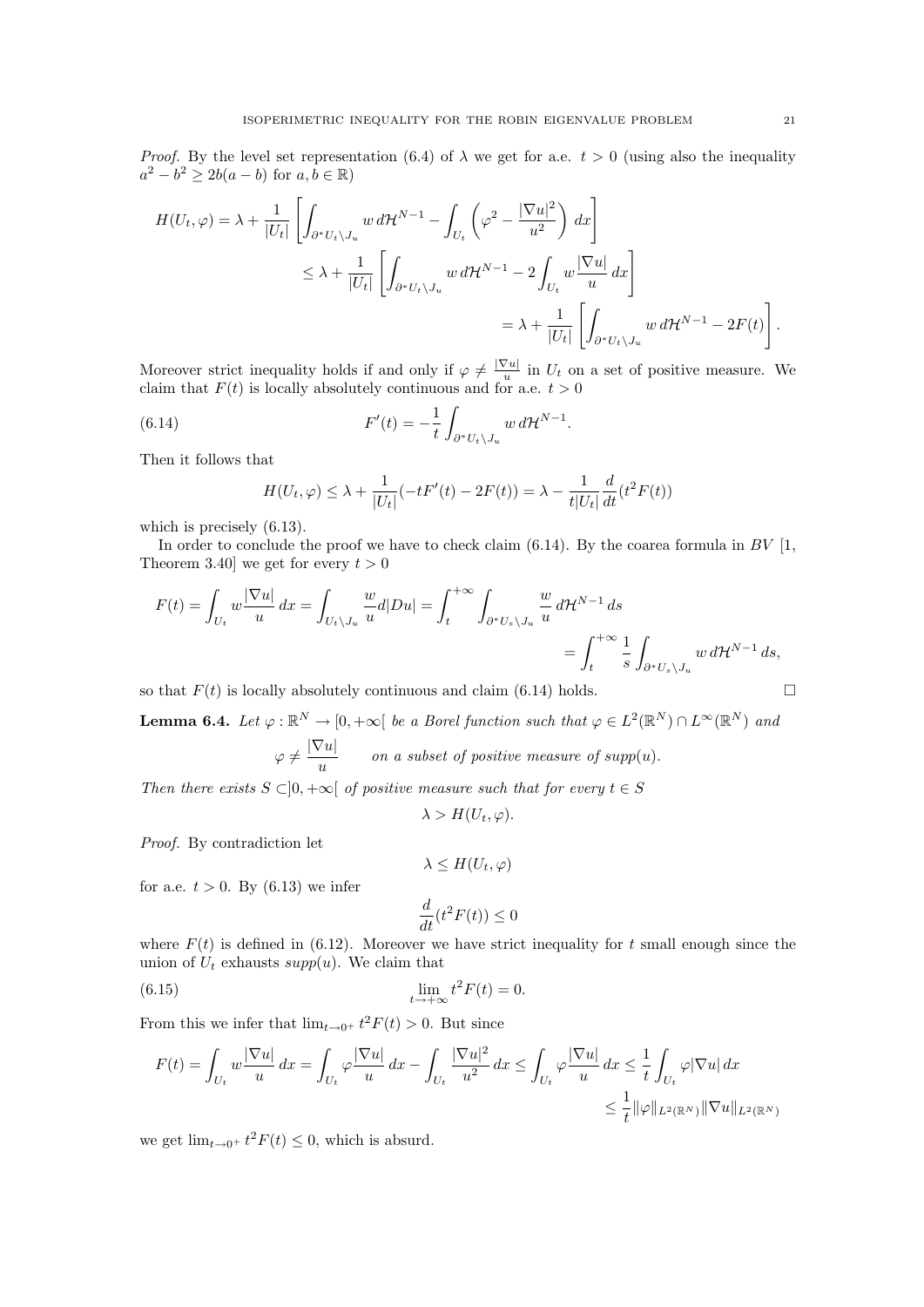In order to conclude the proof we need to check claim (6.15). Notice that for every  $t > 0$ 

$$
t^2 \int_{U_t} \varphi \frac{|\nabla u|}{u} dx \le \int_{U_t} u\varphi |\nabla u| dx \le ||\varphi||_{\infty} ||u||_{L^2(U_t)} ||\nabla u||_{L^2(U_t; \mathbb{R}^N)}
$$

and

$$
t^2 \int_{U_t} \frac{|\nabla u|^2}{u^2} dx \le \int_{U_t} |\nabla u|^2 dx \le ||\nabla u||^2_{L^2(U_t; \mathbb{R}^N)}.
$$

From

$$
t^2 F(t) = t^2 \int_{U_t} \varphi \frac{|\nabla u|}{u} dx - t^2 \int_{U_t} \frac{|\nabla u|^2}{u^2} dx
$$

we infer that claim  $(6.15)$  holds, so that the proof is concluded.

We are now in a position to prove Theorem 4.6.

*Proof of Theorem 4.6.* Let  $B(0)$  be a ball centered at 0 with volume m and radius R, and let  $\lambda_1$ be the first eigenvalue and  $\phi_1$  the first eigenfunction of the associated Robin problem: clearly  $\lambda_1$ is invariant under translations of  $B(0)$ . Moreover  $\lambda_1 > \lambda$  by inequality (4.6).

The proof will follow by *dearranging*  $|\nabla \phi_1|/\phi_1$  on the support of u to get a function  $\varphi$  to be employed in connection with Lemma 6.4. We divide the proof in several steps.

**Step 1.** The function  $\phi_1$  is smooth up to the boundary of  $B(0)$ , and it is radial decreasing with

$$
\lim_{|x| \to R} \phi_1(x) > 0.
$$

Moreover it turns out that (see for instance [5])

$$
x \mapsto \beta(x) := \frac{|\nabla \phi_1(x)|}{\phi_1(x)}
$$

is radial increasing with

$$
\beta(0) = 0
$$
 and  $\beta(x) = \beta$  for  $|x| = R$ .

Let

$$
\beta_r := \beta(x) \qquad \text{for } |x| = r.
$$

Let  $r(t)$  be the radius of the ball centered at 0 with volume  $|U_t|$ . Let us consider  $\varphi : \mathbb{R}^N \to ]0, +\infty[$ defined as

$$
\varphi(x) := \beta_{r(t)} \qquad \text{if} \qquad u(x) = t > 0,
$$

and  $\varphi = 0$  otherwise. The function  $\varphi$  is the *dearrangement* of  $\beta$  on the support of u in the sense that the radial rearrangement of  $\varphi$  gives back  $\beta$ . By construction  $\varphi$  is Borel measurable with  $\varphi \in L^2(\mathbb{R}^N) \cap L^\infty(\mathbb{R}^N).$ 

Step 2. We claim that

(6.16) H(Ut, ϕ) ≥ λ<sup>1</sup> ≥ λ

for  $t > 0$  outside a countable set. Indeed, concerning the volume terms appearing in  $H(U_t, \varphi)$  we have

(6.17) 
$$
\int_{U_t} \varphi^2 dx = \int_{B_{r(t)}(0)} \frac{|\nabla \phi_1|^2}{\phi_1^2} dx,
$$

and

(6.18) 
$$
\int_{\partial^* U_t \setminus J_u} \varphi \, d\mathcal{H}^{N-1} = \int_{\partial^* U_t \setminus J_u} \beta_{r(t)} \, d\mathcal{H}^{N-1} = \beta_{r(t)} \mathcal{H}^{N-1}(\partial^* U_t \setminus J_u).
$$

Equality (6.17) follows by general properties of the radial decreasing rearrangement. The first equality in (6.18) follows by the definition of  $\varphi$ .

The jump term appearing in  $H(U_t, \varphi)$ , for t outside a countable set, can be expressed as

$$
\beta\left(\mathcal{H}^{N-1}(J_u \cap \{u^+ \geq t\}) + \mathcal{H}^{N-1}(J_u \cap \{u^- \geq t\})\right).
$$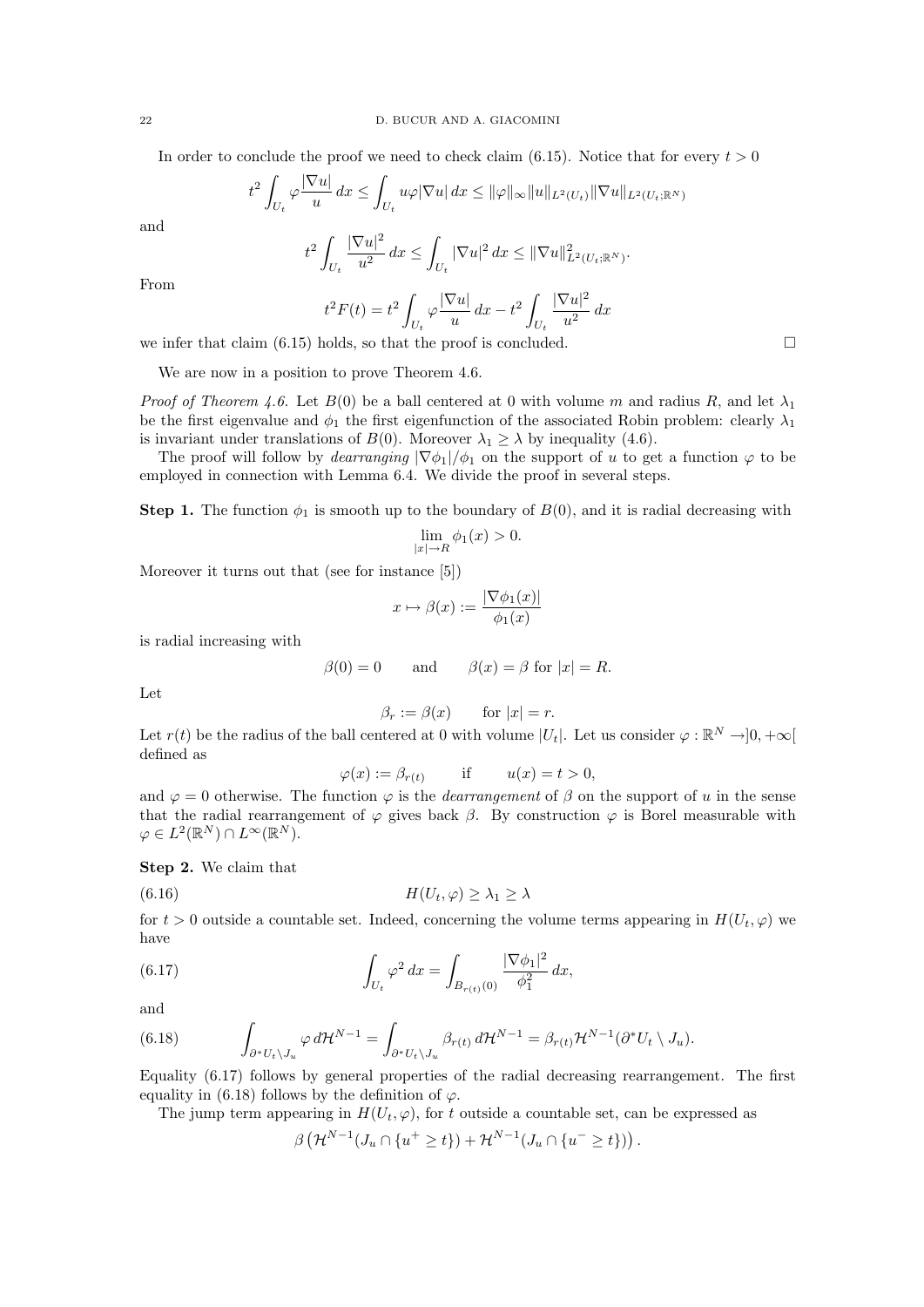Recalling that  $|U_t| = |B_{r(t)}(0)|$  and  $\beta \geq \beta_{r(t)}$ , we infer

$$
(6.19) \quad H(U_t, \varphi) = \frac{1}{|B_{r(t)}|} \left[ -\int_{B_{r(t)}(0)} \frac{|\nabla \phi_1|^2}{\phi_1^2} dx + \beta_{r(t)} \mathcal{H}^{N-1}(\partial^* U_t \setminus J_u) \right. \\ \left. + \beta \left( \mathcal{H}^{N-1} (J_u \cap \{u^+ \ge t\}) + \mathcal{H}^{N-1} (J_u \cap \{u^- \ge t\}) \right) \right]
$$

$$
\ge \frac{1}{|B_{r(t)}|} \left[ -\int_{B_{r(t)}(0)} \frac{|\nabla \phi_1|^2}{\phi_1^2} dx + \beta_{r(t)} \mathcal{H}^{N-1}(\partial^* U_t \setminus J_u) + \beta_{r(t)} \mathcal{H}^{N-1}(\partial^* U_t \cap J_u) \right]
$$

$$
= \frac{1}{|B_{r(t)}|} \left[ -\int_{B_{r(t)}(0)} \frac{|\nabla \phi_1|^2}{\phi_1^2} dx + \beta_{r(t)} \mathcal{H}^{N-1}(\partial^* U_t) \right]
$$

By the classical isoperimetric inequality we have that

$$
\mathcal{H}^{N-1}(\partial^* U_t) \ge \mathcal{H}^{N-1}(\partial B_{r(t)}(0))
$$

so that we deduce

$$
(6.20) \quad H(U_t, \varphi) \ge \frac{1}{|B_{r(t)}|} \left[ -\int_{B_{r(t)}(0)} \frac{|\nabla \phi_1|^2}{\phi_1^2} dx + \beta_{r(t)} \mathcal{H}^{N-1}(\partial B_{r(t)}(0)) \right]
$$
  
= 
$$
\frac{1}{|B_{r(t)}|} \left[ -\int_{B_{r(t)}(0)} \frac{|\nabla \phi_1|^2}{\phi_1^2} dx + \int_{\partial B_{r(t)}(0)} \frac{|\nabla \phi_1|}{\phi_1} d\mathcal{H}^{N-1} \right] = \lambda_1,
$$

where the last equality follows by the level set representation of the first Robin eigenvalue for regular domains in the special case of the ball [5, Proposition 2.3]. Since  $\lambda_1 \geq \lambda$ , inequality (6.16) follows.

**Step 3.** Let us assume that  $\varphi \neq \frac{|\nabla u|}{u}$  $\frac{u}{u}$  on a subset of positive measure of  $supp(u)$ . By Lemma 6.4 we deduce that

$$
\lambda > H(U_t, \varphi)
$$

for  $t \in S$  with  $|S| > 0$ . But for a.e.  $t \in S$  we have by Step 2 that

$$
\lambda > H(U_t, \varphi) \ge \lambda_1 \ge \lambda
$$

which is absurd. We infer that

$$
\varphi = \frac{|\nabla u|}{u} \quad \text{a.e. on } supp(u).
$$

In view of Lemma 6.2 we deduce that  $\lambda_1 = \lambda$ . Moreover, the inequalities appearing in (6.19) and (6.20) are equalities for  $t > 0$  outside a negligible set E. In particular for  $t \notin E$ 

$$
\mathcal{H}^{N-1}(\partial^* U_t) = \mathcal{H}^{N-1}(\partial B_{r(t)}).
$$

As  $|U_t| = |B_{r(t)}|$ , we conclude by the classical isoperimetric inequality that  $U_t$  is a ball up to a negligible set. As a consequence, since

$$
supp(u) = \bigcup_{t \notin E} U_t,
$$

we conclude that  $supp(u)$  is a ball B up to a negligible set (t can vary in a countable set of values).

Referring again to the inequalities in (6.19) which are now equalities, for  $t \notin E$  such that  $\beta > \beta_{r(t)}$  we get that

$$
\mathcal{H}^{N-1}(\partial^* U_t \cap J_u) = 0.
$$

For  $t \notin E$  such that  $\beta = \beta_{r(t)}$ , we have that  $|U_t| = |B|$ , so that  $U_t = B = supp(u)$  up to a negligible set: in particular we have  $\partial^* U_t = \partial B$ . Since by general results on the jump set of a BV function  $J_u \subset \bigcup_{s \in Q} \partial^* U_s$  with Q at most countable, we deduce that

$$
\mathcal{H}^{N-1}(J_u \setminus \partial B) = 0.
$$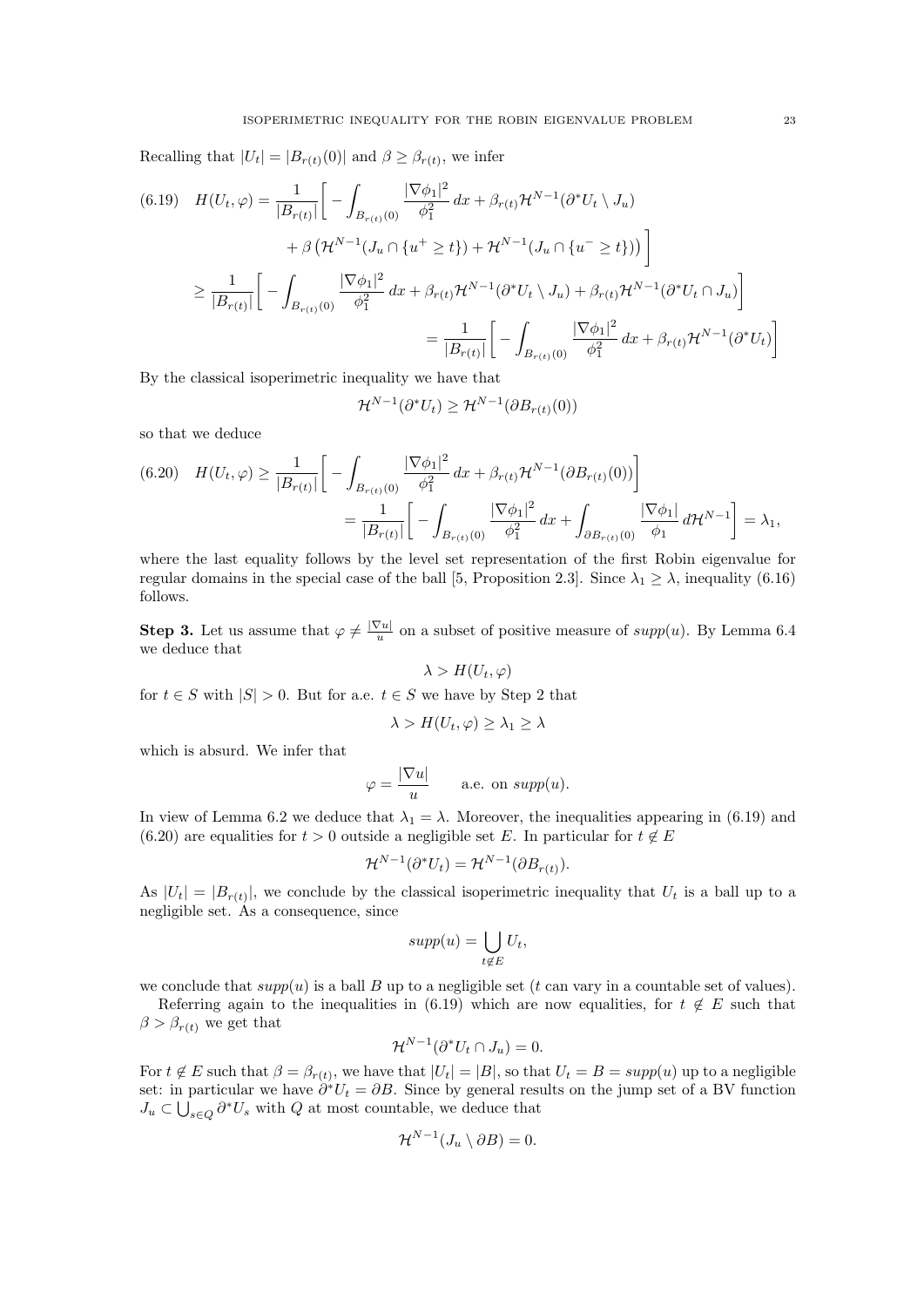As a consequence the restriction of u to B belongs to  $W^{1,2}(B)$  because the jump part of the derivative of u is supported on  $\partial B$ . Since

$$
\lambda_1 = \lambda = \frac{\int_{\mathbb{R}^N} |\nabla u|^2 dx + \int_{J_u} [(u^+)^2 + (u^-)^2] d\mathcal{H}^{N-1}}{\int_{\mathbb{R}^N} u^2 dx} = \frac{\int_B |\nabla u|^2 dx + \int_{\partial B} u^2 d\mathcal{H}^{N-1}}{\int_B u^2 dx},
$$

where the surface integral is intended in the usual sense of traces in Sobolev spaces, we conclude that  $u = \psi_1$  on B, where  $\psi_1$  is the first eigenfunction associated to  $\lambda_1$ . The representation (4.8) is thus proved and the proof is complete.  $\Box$ 

The following result is a consequence of Theorem 4.6.

**Proposition 6.5.** Let  $(\Omega_n)_{n\in\mathbb{N}}$  be a sequence in  $\mathcal{A}_m(\mathbb{R}^N)$  such that  $\lambda_1(\Omega_n) \to \lambda_1(B)$ , where B is a ball such that  $|B| = m$ . Then up to translating  $\Omega_n$  we have

(6.21) 
$$
1_{\Omega_n} \to 1_B \quad strongly \ in \ L^1(\mathbb{R}^N),
$$

that is the symmetric difference between  $\Omega_n$  and B has a volume which tends to zero.

*Proof.* Let  $u_n \in SBV^{\frac{1}{2}}(\mathbb{R}^N)$  be a minimizer for the problem (4.2) defining  $\lambda_1(\Omega_n)$ . In view of Remark 5.4 and of Theorem 4.6, we have that up to a translation (the passage to a subsequence is not necessary in view of the structure of the minimizers)

$$
u_n \to \psi_1 1_B
$$
 strongly in  $L^2(\mathbb{R}^N)$ ,

where  $\psi_1$  is the first (classical) eigenfunction for the ball B. For a.e.  $0 < t < \min_B \psi_1$  we have

$$
1_{\{u_n > t\}} \to 1_B
$$
 strongly in  $L^2(\mathbb{R}^N)$ .

Since  $\{u_n > t\}$  is contained in  $\Omega_n$  up to a negligible set, and  $|\Omega_n| = |B| = m$ , we infer that (6.21) holds, so that the proof is concluded.  $\square$ 

#### **ACKNOWLEDGMENTS**

D. B. wishes to thank Daniel Daners for bringing to his attention the uniqueness issue concerning the isoperimetric inequality for Robin problems, and for fruitful discussions leading to the SBVapproach to the uniqueness in Section 6.

A.G. acknowledges the kind hospitality of the Université de Savoie and LAMA.

#### **REFERENCES**

- [1] Ambrosio L., Fusco N., Pallara D.: Functions of bounded variations and Free Discontinuity Problems. Clarendon Press, Oxford, 2000.
- [2] Arendt W., Warma M.: The Laplacian with Robin boundary conditions on arbitrary domains. Potential Anal. 19 (2003), no. 4, 341–363.
- [3] Bossel M.-H.: Membranes élastiquement liées: extension du théorème de Rayleigh-Faber-Krahn et de l'inégalité de Cheeger. C. R. Acad. Sci. Paris Sr. I Math. 302 (1986), no. 1, 47–50.
- [4] Braides A.: Approximation of free-discontinuity problems. Lecture Notes in Mathematics, 1694. Springer-Verlag, Berlin, (1998).
- [5] Bucur D., Daners D.: An alternative approach to the Faber-Krahn inequality for Robin problems (2008). Calc. Var. Partial Differential Equations, to appear
- [6] Cortesani G., Toader R.: A density result in SBV with respect to non-isotropic energies. Nonlinear Anal. 38 (1999), no. 5, Ser. B: Real World Appl., 585–604.
- [7] Dai Q., Fu Y.: Faber-Krahn inequality for Robin problem involving p-Laplacian (2008, preprint).
- [8] Daners D.: Robin boundary value problems on arbitrary domains. Trans. Amer. Math. Soc. 352 (2000), no. 9, 4207–4236.
- [9] Daners D.: A Faber-Krahn inequality for Robin problems in any space dimension. Math. Ann. 335 (2006), no. 4, 767–785.
- [10] Daners D., Kennedy J.: Uniqueness in the Faber-Krahn inequality for Robin problems. SIAM J. Math. Anal. 39 (2007/08), no. 4, 1191–1207.
- [11] De Giorgi E., Ambrosio L.: New functionals in the calculus of variations. Atti Accad. Naz. Lincei Rend. Cl. Sci. Fis. Mat. Natur. (8) 82 (1988), no. 2, 199–210 (1989).
- [12] Lieb E. H.: On the lowest eigenvalue of the Laplacian for the intersection of two domains. Invent. Math. 74 (1983), no. 3, 441–448.
- [13] Lions P.-L.: The concentration-compactness principle in the calculus of variations. The locally compact case. I. Ann. Inst. H. Poincaré Anal. Non Linéaire 1 (1984), no. 2, 109–145.